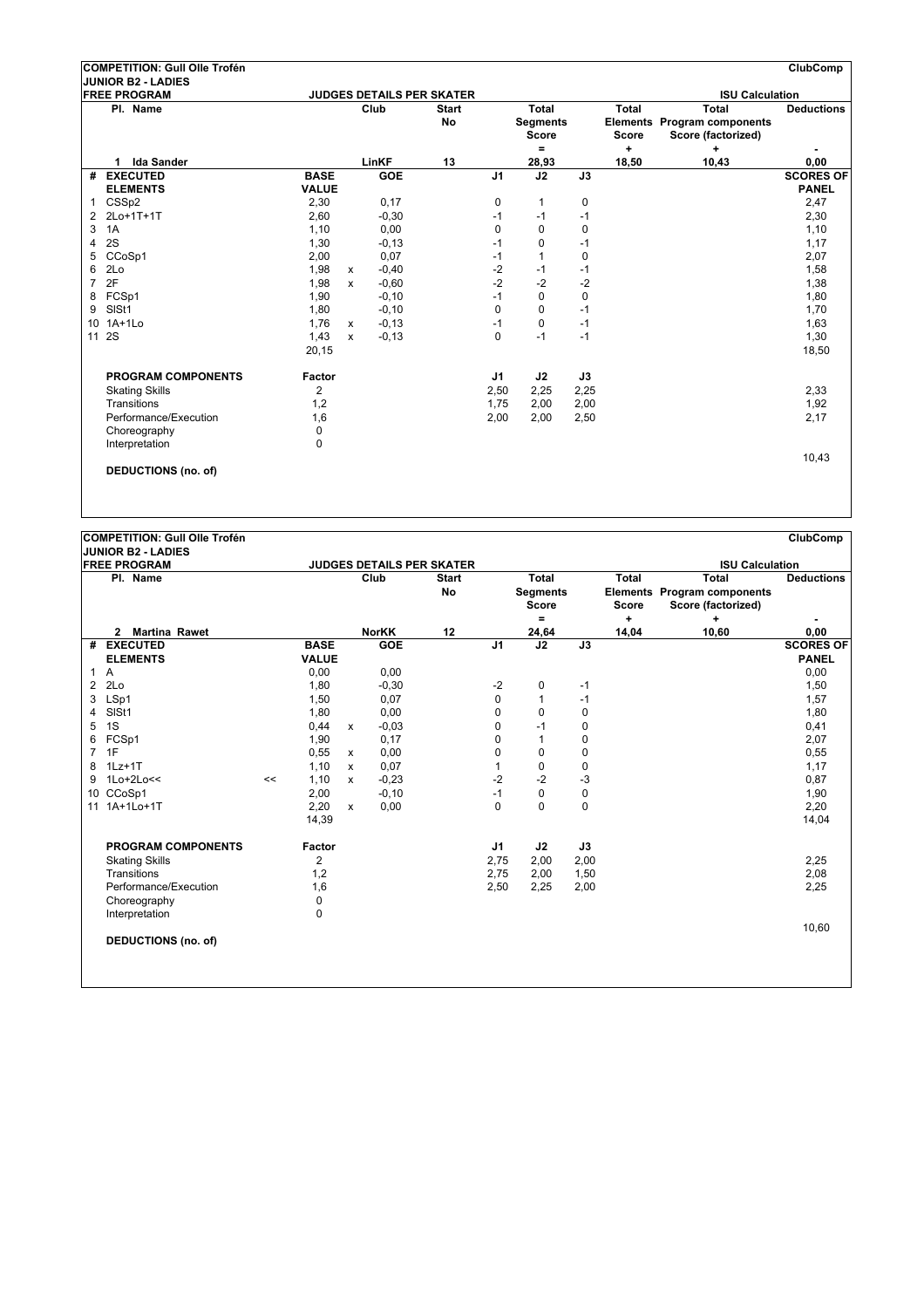|    | COMPETITION: Gull Olle Trofén                    |   |              |              |              |                                                  |                |                                 |             |              |                                                   | <b>ClubComp</b>   |
|----|--------------------------------------------------|---|--------------|--------------|--------------|--------------------------------------------------|----------------|---------------------------------|-------------|--------------|---------------------------------------------------|-------------------|
|    | <b>JUNIOR B2 - LADIES</b><br><b>FREE PROGRAM</b> |   |              |              |              |                                                  |                |                                 |             |              |                                                   |                   |
|    | Pl. Name                                         |   |              |              | Club         | <b>JUDGES DETAILS PER SKATER</b><br><b>Start</b> |                | Total                           |             | <b>Total</b> | <b>ISU Calculation</b><br><b>Total</b>            | <b>Deductions</b> |
|    |                                                  |   |              |              |              | No                                               |                | <b>Segments</b><br><b>Score</b> |             | <b>Score</b> | Elements Program components<br>Score (factorized) |                   |
|    |                                                  |   |              |              |              |                                                  |                | $\equiv$                        |             | ÷            | ÷                                                 |                   |
|    | <b>Madeleine Wennerholm</b><br>3                 |   |              |              | <b>BotKK</b> | 4                                                |                | 24,13                           |             | 14,26        | 9,87                                              | 0,00              |
|    | # EXECUTED                                       |   | <b>BASE</b>  |              | <b>GOE</b>   |                                                  | J <sub>1</sub> | J2                              | J3          |              |                                                   | <b>SCORES OF</b>  |
|    | <b>ELEMENTS</b>                                  |   | <b>VALUE</b> |              |              |                                                  |                |                                 |             |              |                                                   | <b>PANEL</b>      |
| 1  | 1A                                               |   | 1,10         |              | 0,07         |                                                  | 0              | 1                               | 0           |              |                                                   | 1,17              |
| 2  | 1F                                               |   | 0,50         |              | 0, 13        |                                                  | 1              | $\mathbf{1}$                    | 0           |              |                                                   | 0.63              |
| 3  | $1Lz+1Lo$                                        | e | 1,10         |              | $-0, 13$     |                                                  | $-1$           | $-1$                            | $-2$        |              |                                                   | 0,97              |
| 4  | CCoSp2                                           |   | 2,50         |              | $-0, 10$     |                                                  | $\Omega$       | $\Omega$                        | $-1$        |              |                                                   | 2,40              |
| 5  | 1A+1A+SEQ                                        |   | 1.76         |              | $-0.07$      |                                                  | $-1$           | $\Omega$                        | 0           |              |                                                   | 1,69              |
| 6  | 1S                                               |   | 0,40         |              | 0,00         |                                                  | $\Omega$       | $\Omega$                        | $\mathbf 0$ |              |                                                   | 0,40              |
| 7  | SIS <sub>t1</sub>                                |   | 1,80         |              | $-0,20$      |                                                  | $-1$           | $\Omega$                        | $-1$        |              |                                                   | 1,60              |
| 8  | 1F+1Lo+1Lo                                       |   | 1,65         | $\mathsf{x}$ | 0,00         |                                                  | 0              | $\Omega$                        | 0           |              |                                                   | 1,65              |
| 9  | LSp1                                             |   | 1,50         |              | $-0,03$      |                                                  | $-1$           | 1                               | $-1$        |              |                                                   | 1,47              |
| 10 | 1A                                               |   | 1,21         | $\mathsf{x}$ | 0,07         |                                                  | 0              | 1                               | $\mathbf 0$ |              |                                                   | 1,28              |
| 11 | SSp1                                             |   | 1,30         |              | $-0,30$      |                                                  | $-2$           | $\Omega$                        | $-1$        |              |                                                   | 1,00              |
|    |                                                  |   | 14,82        |              |              |                                                  |                |                                 |             |              |                                                   | 14,26             |
|    | <b>PROGRAM COMPONENTS</b>                        |   | Factor       |              |              |                                                  | J <sub>1</sub> | J2                              | J3          |              |                                                   |                   |
|    | <b>Skating Skills</b>                            |   | 2            |              |              |                                                  | 2,75           | 1.75                            | 2,00        |              |                                                   | 2,17              |
|    | Transitions                                      |   | 1,2          |              |              |                                                  | 2,50           | 1,25                            | 1,75        |              |                                                   | 1,83              |
|    | Performance/Execution                            |   | 1,6          |              |              |                                                  | 2,50           | 1,75                            | 2,00        |              |                                                   | 2,08              |
|    | Choreography                                     |   | $\mathbf 0$  |              |              |                                                  |                |                                 |             |              |                                                   |                   |
|    | Interpretation                                   |   | 0            |              |              |                                                  |                |                                 |             |              |                                                   |                   |
|    |                                                  |   |              |              |              |                                                  |                |                                 |             |              |                                                   | 9,87              |
|    | <b>DEDUCTIONS (no. of)</b>                       |   |              |              |              |                                                  |                |                                 |             |              |                                                   |                   |
|    |                                                  |   |              |              |              |                                                  |                |                                 |             |              |                                                   |                   |

| JUNIOR B2 - LADIES |  |
|--------------------|--|

|                | IJUNIUR DZ - LADIEJ<br><b>FREE PROGRAM</b> |    |                |              |            | <b>JUDGES DETAILS PER SKATER</b> |             |                                                 |             |                              | <b>ISU Calculation</b>                                            |                   |
|----------------|--------------------------------------------|----|----------------|--------------|------------|----------------------------------|-------------|-------------------------------------------------|-------------|------------------------------|-------------------------------------------------------------------|-------------------|
|                | Pl. Name                                   |    |                |              | Club       | <b>Start</b><br><b>No</b>        |             | <b>Total</b><br><b>Segments</b><br><b>Score</b> |             | <b>Total</b><br><b>Score</b> | <b>Total</b><br>Elements Program components<br>Score (factorized) | <b>Deductions</b> |
|                |                                            |    |                |              |            |                                  |             | $=$                                             |             | $\ddot{}$                    | ٠                                                                 |                   |
|                | Katarina Bergman<br>4                      |    |                |              | LinKF      | 3                                |             | 23,94                                           |             | 14,25                        | 9,69                                                              | 0,00              |
| #              | <b>EXECUTED</b>                            |    | <b>BASE</b>    |              | <b>GOE</b> |                                  | J1          | $\overline{J2}$                                 | J3          |                              |                                                                   | <b>SCORES OF</b>  |
|                | <b>ELEMENTS</b>                            |    | <b>VALUE</b>   |              |            |                                  |             |                                                 |             |                              |                                                                   | <b>PANEL</b>      |
| $\mathbf{1}$   | 1A                                         |    | 1,10           |              | 0,07       |                                  | 0           | 1                                               | 0           |                              |                                                                   | 1,17              |
| 2              | 1A                                         |    | 1,10           |              | 0,00       |                                  | $\mathbf 0$ | 0                                               | 0           |                              |                                                                   | 1,10              |
| 3              | 2F                                         |    | 1,80           |              | $-0.80$    |                                  | $-3$        | $-2$                                            | $-3$        |                              |                                                                   | 1,00              |
| 4              | 2T                                         |    | 1,30           |              | 0,07       |                                  | $\mathbf 0$ | $\mathbf{1}$                                    | $\mathbf 0$ |                              |                                                                   | 1,37              |
| 5              | LSp1                                       |    | 1,50           |              | $-0,30$    |                                  | $-1$        | $-1$                                            | $-1$        |                              |                                                                   | 1,20              |
| 6              | SISt1                                      |    | 1,80           |              | 0,00       |                                  | $\mathbf 0$ | $\mathbf 0$                                     | 0           |                              |                                                                   | 1,80              |
| $\overline{7}$ | 2S                                         |    | 1,43           | $\mathsf{x}$ | $-0,33$    |                                  | $-2$        | $-1$                                            | $-2$        |                              |                                                                   | 1,10              |
| 8              | CSp2                                       |    | 1,80           |              | $-0,10$    |                                  | 0           | $-1$                                            | $\mathbf 0$ |                              |                                                                   | 1,70              |
| 9              | 2T                                         |    | 1,43           | $\mathsf{x}$ | $-0,20$    |                                  | $-1$        | $-1$                                            | $-1$        |                              |                                                                   | 1,23              |
|                | $10$ 2F<<                                  | << | 0,55           | $\mathsf{x}$ | $-0,27$    |                                  | $-3$        | $-2$                                            | $-3$        |                              |                                                                   | 0,28              |
| 11             | CCoSp2                                     |    | 2,50           |              | $-0,20$    |                                  | $-1$        | $\Omega$                                        | $-1$        |                              |                                                                   | 2,30              |
|                |                                            |    | 16,31          |              |            |                                  |             |                                                 |             |                              |                                                                   | 14,25             |
|                | <b>PROGRAM COMPONENTS</b>                  |    | Factor         |              |            |                                  | J1          | J2                                              | J3          |                              |                                                                   |                   |
|                | <b>Skating Skills</b>                      |    | $\overline{2}$ |              |            |                                  | 2,25        | 1,75                                            | 2,25        |                              |                                                                   | 2,08              |
|                | Transitions                                |    | 1,2            |              |            |                                  | 2,00        | 1,75                                            | 1,75        |                              |                                                                   | 1,83              |
|                | Performance/Execution                      |    | 1,6            |              |            |                                  | 2,00        | 2,00                                            | 2,25        |                              |                                                                   | 2,08              |
|                | Choreography                               |    | 0              |              |            |                                  |             |                                                 |             |                              |                                                                   |                   |
|                | Interpretation                             |    | 0              |              |            |                                  |             |                                                 |             |                              |                                                                   |                   |
|                | <b>DEDUCTIONS (no. of)</b>                 |    |                |              |            |                                  |             |                                                 |             |                              |                                                                   | 9,69              |
|                |                                            |    |                |              |            |                                  |             |                                                 |             |                              |                                                                   |                   |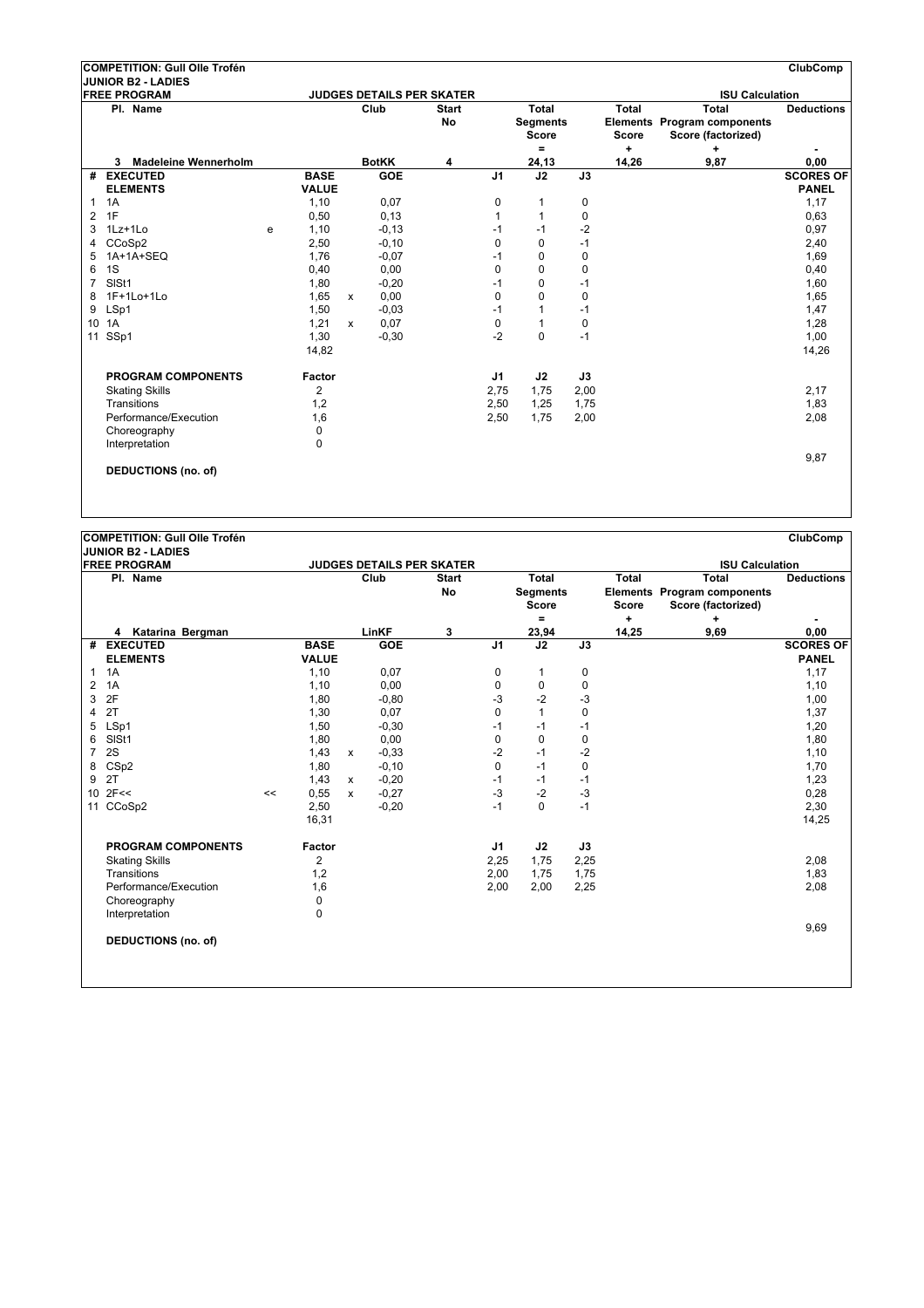|                | COMPETITION: Gull Olle Trofén |              |              |            |                                  |                |                                          |             |                              |                                                                   | ClubComp          |
|----------------|-------------------------------|--------------|--------------|------------|----------------------------------|----------------|------------------------------------------|-------------|------------------------------|-------------------------------------------------------------------|-------------------|
|                | <b>JUNIOR B2 - LADIES</b>     |              |              |            |                                  |                |                                          |             |                              |                                                                   |                   |
|                | <b>FREE PROGRAM</b>           |              |              |            | <b>JUDGES DETAILS PER SKATER</b> |                |                                          |             |                              | <b>ISU Calculation</b>                                            |                   |
|                | Pl. Name                      |              |              | Club       | <b>Start</b><br>No               |                | Total<br><b>Segments</b><br><b>Score</b> |             | <b>Total</b><br><b>Score</b> | <b>Total</b><br>Elements Program components<br>Score (factorized) | <b>Deductions</b> |
|                |                               |              |              |            |                                  |                | Ξ.                                       |             | ÷                            | ÷                                                                 |                   |
|                | Moa Jederström<br>5.          |              |              | LinKF      | 19                               |                | 23,66                                    |             | 14,22                        | 9,44                                                              | 0,00              |
|                | # EXECUTED                    | <b>BASE</b>  |              | <b>GOE</b> |                                  | J <sub>1</sub> | J2                                       | J3          |                              |                                                                   | <b>SCORES OF</b>  |
|                | <b>ELEMENTS</b>               | <b>VALUE</b> |              |            |                                  |                |                                          |             |                              |                                                                   | <b>PANEL</b>      |
| 1              | 2S                            | 1,30         |              | $-0,20$    |                                  | -1             | -1                                       | $-1$        |                              |                                                                   | 1,10              |
| $\overline{2}$ | $1F+1Lo$                      | 1,00         |              | 0,00       |                                  | 0              | $\mathbf 0$                              | $\mathbf 0$ |                              |                                                                   | 1,00              |
| 3              | 1A                            | 1,10         |              | $-0,07$    |                                  | 0              | 0                                        | $-1$        |                              |                                                                   | 1,03              |
| 4              | SSp1                          | 1,30         |              | $-0,20$    |                                  | 0              | $\Omega$                                 | $-2$        |                              |                                                                   | 1,10              |
| 5              | $1Lz+1Lo+1Lo$                 | 1,60         |              | $-0.03$    |                                  | 0              | $-1$                                     | 0           |                              |                                                                   | 1,57              |
| 6              | LSp1                          | 1,50         |              | $-0,40$    |                                  | $-1$           | $-1$                                     | $-2$        |                              |                                                                   | 1,10              |
| 7              | 1A                            | 1,21         | $\mathsf{x}$ | $-0.07$    |                                  | 0              | $\Omega$                                 | $-1$        |                              |                                                                   | 1,14              |
| 8              | SISt1                         | 1,80         |              | 0,07       |                                  |                | $\Omega$                                 | $-1$        |                              |                                                                   | 1,87              |
| 9              | 1F                            | 0,55         | $\mathsf{x}$ | 0,00       |                                  | $\mathbf 0$    | $\Omega$                                 | $\mathbf 0$ |                              |                                                                   | 0,55              |
| 10             | $1A+1Lo$                      | 1.76         | x            | $-0,07$    |                                  | $-1$           | $\Omega$                                 | $\mathbf 0$ |                              |                                                                   | 1,69              |
| 11             | CCoSp1                        | 2,00         |              | 0,07       |                                  | $\Omega$       | 1                                        | $-1$        |                              |                                                                   | 2,07              |
|                |                               | 15,12        |              |            |                                  |                |                                          |             |                              |                                                                   | 14,22             |
|                | <b>PROGRAM COMPONENTS</b>     | Factor       |              |            |                                  | J <sub>1</sub> | J2                                       | J3          |                              |                                                                   |                   |
|                | <b>Skating Skills</b>         | 2            |              |            |                                  | 2,00           | 1,75                                     | 2,00        |                              |                                                                   | 1,92              |
|                | Transitions                   | 1,2          |              |            |                                  | 2,25           | 2,00                                     | 1,75        |                              |                                                                   | 2,00              |
|                | Performance/Execution         | 1,6          |              |            |                                  | 2,00           | 1,75                                     | 2,25        |                              |                                                                   | 2,00              |
|                | Choreography                  | $\mathbf 0$  |              |            |                                  |                |                                          |             |                              |                                                                   |                   |
|                | Interpretation                | 0            |              |            |                                  |                |                                          |             |                              |                                                                   |                   |
|                |                               |              |              |            |                                  |                |                                          |             |                              |                                                                   | 9,44              |
|                | <b>DEDUCTIONS (no. of)</b>    |              |              |            |                                  |                |                                          |             |                              |                                                                   |                   |
|                |                               |              |              |            |                                  |                |                                          |             |                              |                                                                   |                   |

| JUNIOR B2 - LADIES |  |
|--------------------|--|
|                    |  |

|                | IJUNIUK BZ - LADIES<br><b>FREE PROGRAM</b> |               |              |            | <b>JUDGES DETAILS PER SKATER</b> |              |                                                 |             |                              | <b>ISU Calculation</b>                                            |                   |
|----------------|--------------------------------------------|---------------|--------------|------------|----------------------------------|--------------|-------------------------------------------------|-------------|------------------------------|-------------------------------------------------------------------|-------------------|
|                | Pl. Name                                   |               |              | Club       | <b>Start</b><br><b>No</b>        |              | <b>Total</b><br><b>Segments</b><br><b>Score</b> |             | <b>Total</b><br><b>Score</b> | <b>Total</b><br>Elements Program components<br>Score (factorized) | <b>Deductions</b> |
|                |                                            |               |              |            |                                  |              | $=$                                             |             | ÷                            | ٠                                                                 |                   |
|                | 6 Vendela Greteling                        |               |              | ÖreKK      | 15                               |              | 23,21                                           |             | 12,87                        | 10,34                                                             | 0,00              |
|                | # EXECUTED                                 | <b>BASE</b>   |              | <b>GOE</b> |                                  | J1           | $\overline{J2}$                                 | J3          |                              |                                                                   | <b>SCORES OF</b>  |
|                | <b>ELEMENTS</b>                            | <b>VALUE</b>  |              |            |                                  |              |                                                 |             |                              |                                                                   | <b>PANEL</b>      |
| $\mathbf{1}$   | 1A                                         | 1,10          |              | 0,00       |                                  | 0            | 0                                               | $\mathbf 0$ |                              |                                                                   | 1,10              |
| 2              | 2S                                         | 1,30          |              | 0,00       |                                  | 0            | 0                                               | 0           |                              |                                                                   | 1,30              |
| 3              | 1Lz+1Lo                                    | 1,10          |              | 0.07       |                                  | $\mathbf{1}$ | 0                                               | $\mathbf 0$ |                              |                                                                   | 1,17              |
| 4              | FCSp                                       | 0,00          |              | 0,00       |                                  |              |                                                 |             |                              |                                                                   | 0,00              |
| 5              | SISt1                                      | 1,80          |              | $-0, 10$   |                                  | 0            | 0                                               | $-1$        |                              |                                                                   | 1,70              |
| 6              | 1Lo+1Lo                                    | 1,10          | $\mathsf{x}$ | 0,00       |                                  | 0            | 0                                               | 0           |                              |                                                                   | 1,10              |
| $\overline{7}$ | LSp1                                       | 1,50          |              | $-0, 10$   |                                  | 0            | 0                                               | $-1$        |                              |                                                                   | 1,40              |
| 8              | 2S                                         | 1,43          | X            | $-0, 13$   |                                  | $-1$         | 0                                               | $-1$        |                              |                                                                   | 1,30              |
| 9              | 1A                                         | 1,21          | $\mathbf{x}$ | $-0,20$    |                                  | $-1$         | 0                                               | $-2$        |                              |                                                                   | 1,01              |
|                | 10 CCoSp1                                  | 2,00          |              | $-0,20$    |                                  | $-1$         | 0                                               | $-1$        |                              |                                                                   | 1,80              |
|                | 11 1F+1T                                   | 0,99          | $\mathsf{x}$ | 0,00       |                                  | $\mathbf 0$  | 0                                               | $\mathbf 0$ |                              |                                                                   | 0,99              |
|                |                                            | 13,53         |              |            |                                  |              |                                                 |             |                              |                                                                   | 12,87             |
|                | <b>PROGRAM COMPONENTS</b>                  | <b>Factor</b> |              |            |                                  | J1           | J2                                              | J3          |                              |                                                                   |                   |
|                | <b>Skating Skills</b>                      | 2             |              |            |                                  | 2,25         | 2,00                                            | 2,25        |                              |                                                                   | 2,17              |
|                | Transitions                                | 1,2           |              |            |                                  | 2,00         | 2,25                                            | 1,75        |                              |                                                                   | 2,00              |
|                | Performance/Execution                      | 1,6           |              |            |                                  | 2,25         | 2,25                                            | 2,25        |                              |                                                                   | 2,25              |
|                | Choreography                               | 0             |              |            |                                  |              |                                                 |             |                              |                                                                   |                   |
|                | Interpretation                             | 0             |              |            |                                  |              |                                                 |             |                              |                                                                   |                   |
|                | <b>DEDUCTIONS (no. of)</b>                 |               |              |            |                                  |              |                                                 |             |                              |                                                                   | 10,34             |
|                |                                            |               |              |            |                                  |              |                                                 |             |                              |                                                                   |                   |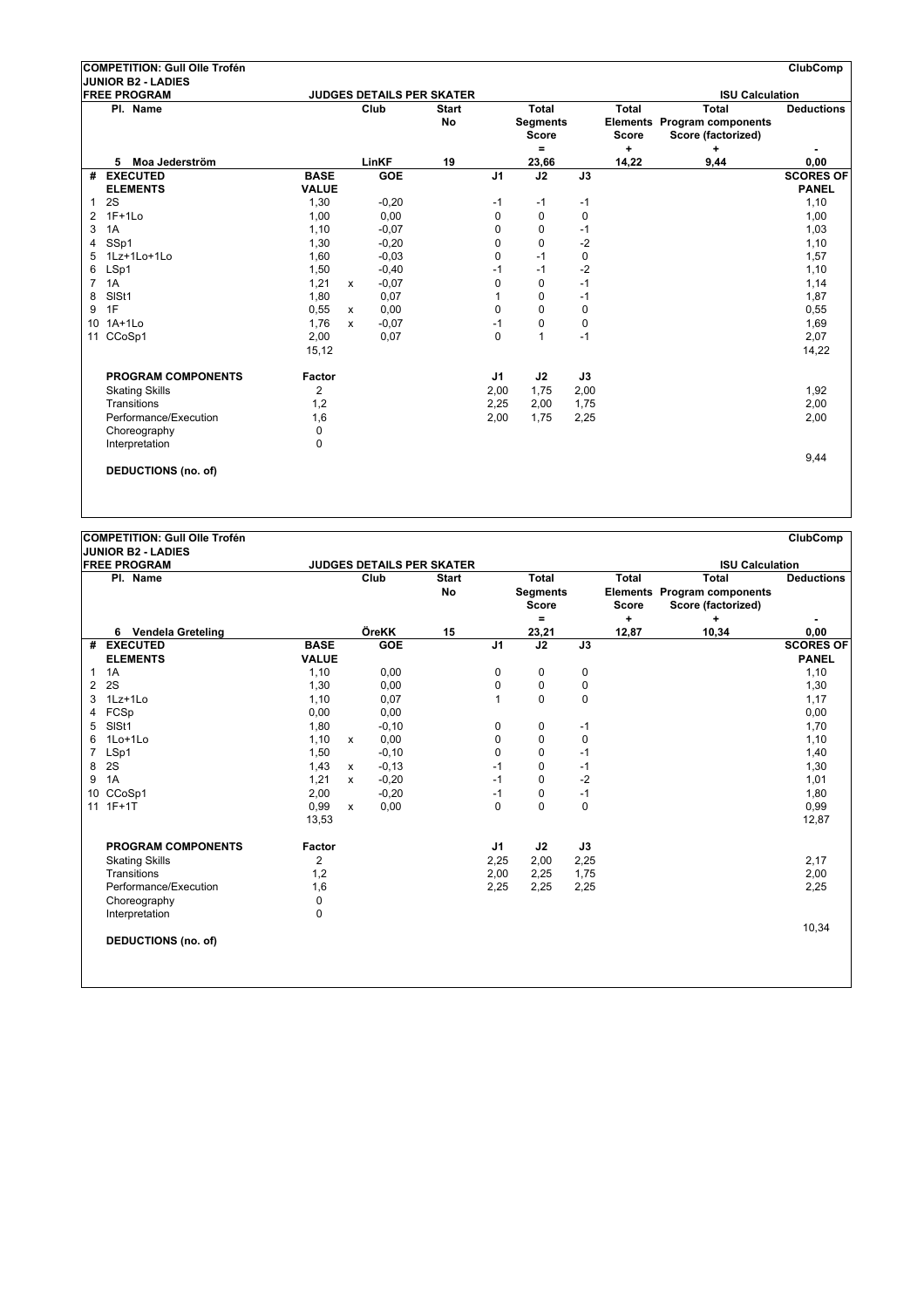|                 | <b>COMPETITION: Gull Olle Trofén</b>   |                 |              |            |                           |                |                                          |             |                              |                                                                   | <b>ClubComp</b>   |
|-----------------|----------------------------------------|-----------------|--------------|------------|---------------------------|----------------|------------------------------------------|-------------|------------------------------|-------------------------------------------------------------------|-------------------|
|                 | JUNIOR B2 - LADIES                     |                 |              |            |                           |                |                                          |             |                              |                                                                   |                   |
|                 | <b>FREE PROGRAM</b>                    |                 |              |            | JUDGES DETAILS PER SKATER |                |                                          |             |                              | <b>ISU Calculation</b>                                            |                   |
|                 | Pl. Name                               |                 |              | Club       | <b>Start</b><br><b>No</b> |                | Total<br><b>Segments</b><br><b>Score</b> |             | <b>Total</b><br><b>Score</b> | <b>Total</b><br>Elements Program components<br>Score (factorized) | <b>Deductions</b> |
|                 |                                        |                 |              |            |                           |                | $=$                                      |             | $\ddot{}$                    | ÷                                                                 |                   |
|                 | <b>Fanny Terplan</b>                   |                 |              | NäsKK      | 11                        |                | 22,38                                    |             | 13,24                        | 9,64                                                              | 0,50              |
| #               | <b>EXECUTED</b>                        | <b>BASE</b>     |              | <b>GOE</b> |                           | J <sub>1</sub> | J2                                       | J3          |                              |                                                                   | <b>SCORES OF</b>  |
|                 | <b>ELEMENTS</b>                        | <b>VALUE</b>    |              |            |                           |                |                                          |             |                              |                                                                   | <b>PANEL</b>      |
| $\mathbf{1}$    | $1A+1Lo$                               | 1,60            |              | 0,07       |                           | 1              | 0                                        | 0           |                              |                                                                   | 1,67              |
| $\overline{2}$  | 2Lo<                                   | 1,30<br>$\prec$ |              | $-0.90$    |                           | $-3$           | $-3$                                     | $-3$        |                              |                                                                   | 0,40              |
| 3               | CCoSp1                                 | 2,00            |              | $-0,30$    |                           | $-1$           | $-1$                                     | $-1$        |                              |                                                                   | 1,70              |
| 4               | 1T                                     | 0,40            |              | 0,00       |                           | 0              | $\Omega$                                 | $\mathbf 0$ |                              |                                                                   | 0,40              |
| 5               | 1A                                     | 1,10            |              | 0,00       |                           | 0              | $\mathbf 0$                              | $\mathbf 0$ |                              |                                                                   | 1,10              |
| 6               | LSp1                                   | 1,50            |              | $-0, 10$   |                           | 0              | $-1$                                     | $\mathbf 0$ |                              |                                                                   | 1,40              |
| 7               | 2S                                     | 1,43            | $\mathsf{x}$ | $-0, 13$   |                           | $-1$           | $\mathbf 0$                              | $-1$        |                              |                                                                   | 1,30              |
| 8               | 1Lz+1Lo                                | 1,21            | $\mathsf{x}$ | $-0.03$    |                           | 0              | $\Omega$                                 | $-1$        |                              |                                                                   | 1,18              |
| 9               | SISt1                                  | 1,80            |              | $-0, 10$   |                           | 0              | $\Omega$                                 | $-1$        |                              |                                                                   | 1,70              |
| 10 <sup>1</sup> | $1F+1T$                                | 0,99            | $\mathsf{x}$ | 0,00       |                           | 0              | $\Omega$                                 | $\mathbf 0$ |                              |                                                                   | 0,99              |
|                 | 11 FCSp1                               | 1,90            |              | $-0,50$    |                           | $-2$           | $-1$                                     | $-2$        |                              |                                                                   | 1,40              |
|                 |                                        | 15,23           |              |            |                           |                |                                          |             |                              |                                                                   | 13,24             |
|                 | <b>PROGRAM COMPONENTS</b>              | Factor          |              |            |                           | J1             | J2                                       | J3          |                              |                                                                   |                   |
|                 | <b>Skating Skills</b>                  | $\overline{2}$  |              |            |                           | 2,25           | 1,75                                     | 1,75        |                              |                                                                   | 1,92              |
|                 | Transitions                            | 1,2             |              |            |                           | 2,00           | 2,00                                     | 1,50        |                              |                                                                   | 1,83              |
|                 | Performance/Execution                  | 1,6             |              |            |                           | 2,50           | 2,25                                     | 2,00        |                              |                                                                   | 2,25              |
|                 | Choreography                           | $\mathbf 0$     |              |            |                           |                |                                          |             |                              |                                                                   |                   |
|                 | Interpretation                         | 0               |              |            |                           |                |                                          |             |                              |                                                                   |                   |
|                 | <b>DEDUCTIONS</b> (no. of)<br>Falls: 1 |                 |              |            |                           |                |                                          |             |                              |                                                                   | 9,64              |

|                 | <b>JUNIOR B2 - LADIES</b>       |   |                |              |              |                                  |                |                                                 |             |                       |                                                                          |                   |
|-----------------|---------------------------------|---|----------------|--------------|--------------|----------------------------------|----------------|-------------------------------------------------|-------------|-----------------------|--------------------------------------------------------------------------|-------------------|
|                 | <b>FREE PROGRAM</b>             |   |                |              |              | <b>JUDGES DETAILS PER SKATER</b> |                |                                                 |             |                       | <b>ISU Calculation</b>                                                   |                   |
|                 | Pl. Name                        |   |                |              | Club         | <b>Start</b><br>No               |                | <b>Total</b><br><b>Segments</b><br><b>Score</b> |             | Total<br><b>Score</b> | <b>Total</b><br><b>Elements Program components</b><br>Score (factorized) | <b>Deductions</b> |
|                 |                                 |   |                |              |              |                                  |                | $\equiv$                                        |             | +                     | ÷                                                                        |                   |
|                 | Pernilla Lindström<br>8         |   |                |              | <b>JönSK</b> | 14                               |                | 21,48                                           |             | 12,25                 | 9,73                                                                     | 0,50              |
| #               | <b>EXECUTED</b>                 |   | <b>BASE</b>    |              | <b>GOE</b>   |                                  | J <sub>1</sub> | J2                                              | J3          |                       |                                                                          | <b>SCORES OF</b>  |
|                 | <b>ELEMENTS</b>                 |   | <b>VALUE</b>   |              |              |                                  |                |                                                 |             |                       |                                                                          | <b>PANEL</b>      |
| 1               | 2S                              |   | 1,30           |              | $-0,47$      |                                  | $-3$           | $-2$                                            | $-2$        |                       |                                                                          | 0,83              |
| 2               | 1A                              |   | 1,10           |              | 0,00         |                                  | $\mathbf 0$    | $\mathbf 0$                                     | $\mathbf 0$ |                       |                                                                          | 1,10              |
| 3               | CSSp1                           |   | 1,90           |              | $-0,30$      |                                  | $-1$           | $-1$                                            | $-1$        |                       |                                                                          | 1,60              |
| 4               | 1Lo                             |   | 0,50           |              | 0.00         |                                  | $\mathbf 0$    | $\mathbf 0$                                     | $\mathbf 0$ |                       |                                                                          | 0,50              |
| 5               | 1F                              | e | 0,50           |              | $-0.07$      |                                  | 0              | 0                                               | $-2$        |                       |                                                                          | 0,43              |
| 6               | 1Lz+1A+SEQ                      |   | 1,36           |              | $-0,27$      |                                  | $-2$           | 0                                               | $-2$        |                       |                                                                          | 1,09              |
| 7               | CCoSp1                          |   | 2,00           |              | $-0,10$      |                                  | 0              | 0                                               | $-1$        |                       |                                                                          | 1,90              |
| 8               | $1$ Lo $+1$ Lo                  |   | 1,10           | $\mathsf{x}$ | 0,00         |                                  | 0              | 0                                               | $\mathbf 0$ |                       |                                                                          | 1,10              |
| 9               | SISt1                           |   | 1,80           |              | $-0, 10$     |                                  | 0              | 0                                               | $-1$        |                       |                                                                          | 1,70              |
| 10 <sup>1</sup> | $1F+1Lo$                        |   | 1,10           | $\mathsf{x}$ | 0.00         |                                  | 0              | 0                                               | $\mathbf 0$ |                       |                                                                          | 1,10              |
| 11              | USp1                            |   | 1,20           |              | $-0,30$      |                                  | $-2$           | $\mathbf 0$                                     | $-1$        |                       |                                                                          | 0,90              |
|                 |                                 |   | 13,86          |              |              |                                  |                |                                                 |             |                       |                                                                          | 12,25             |
|                 | <b>PROGRAM COMPONENTS</b>       |   | Factor         |              |              |                                  | J1             | J2                                              | J3          |                       |                                                                          |                   |
|                 | <b>Skating Skills</b>           |   | $\overline{2}$ |              |              |                                  | 2,25           | 1,75                                            | 2,25        |                       |                                                                          | 2,08              |
|                 | Transitions                     |   | 1,2            |              |              |                                  | 1,75           | 1,75                                            | 1,75        |                       |                                                                          | 1,75              |
|                 | Performance/Execution           |   | 1,6            |              |              |                                  | 2,00           | 2,00                                            | 2,50        |                       |                                                                          | 2,17              |
|                 | Choreography                    |   | 0              |              |              |                                  |                |                                                 |             |                       |                                                                          |                   |
|                 | Interpretation                  |   | 0              |              |              |                                  |                |                                                 |             |                       |                                                                          |                   |
|                 | DEDUCTIONS (no. of)<br>Falls: 1 |   |                |              |              |                                  |                |                                                 |             |                       |                                                                          | 9,73              |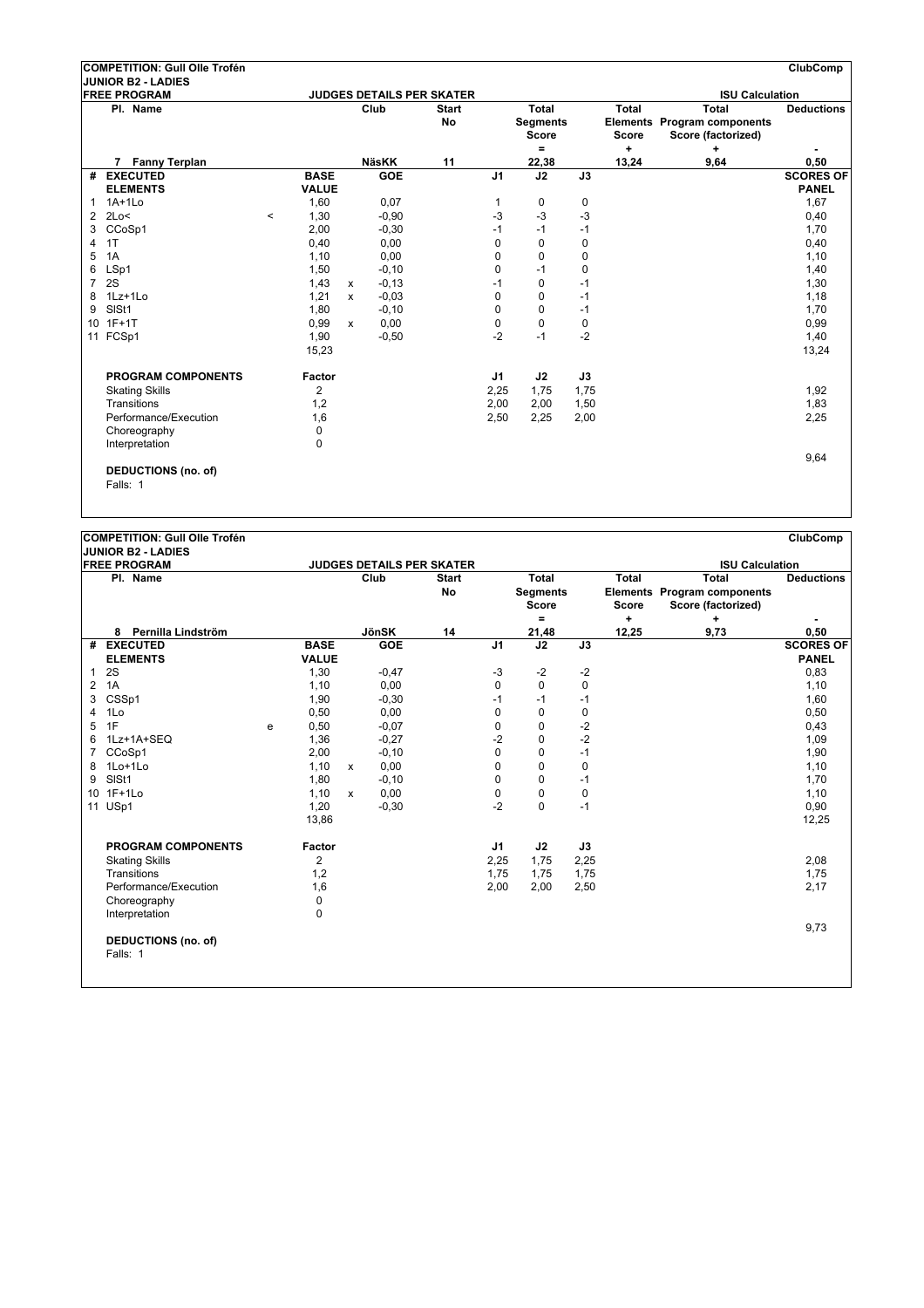|                | COMPETITION: Gull Olle Trofén          |                |              |              |                                  |                |                                                 |             |                                   |                                                                        | <b>ClubComp</b>   |
|----------------|----------------------------------------|----------------|--------------|--------------|----------------------------------|----------------|-------------------------------------------------|-------------|-----------------------------------|------------------------------------------------------------------------|-------------------|
|                | <b>JUNIOR B2 - LADIES</b>              |                |              |              |                                  |                |                                                 |             |                                   |                                                                        |                   |
|                | <b>FREE PROGRAM</b>                    |                |              |              | <b>JUDGES DETAILS PER SKATER</b> |                |                                                 |             |                                   | <b>ISU Calculation</b>                                                 |                   |
|                | Pl. Name                               |                |              | Club         | <b>Start</b><br><b>No</b>        |                | Total<br><b>Segments</b><br><b>Score</b><br>$=$ |             | <b>Total</b><br><b>Score</b><br>÷ | <b>Total</b><br>Elements Program components<br>Score (factorized)<br>÷ | <b>Deductions</b> |
|                | Linnéa Bergemalm<br>9                  |                |              | <b>NäsKK</b> | 9                                |                | 20,82                                           |             | 13,09                             | 8,73                                                                   | 1,00              |
| #              | <b>EXECUTED</b>                        | <b>BASE</b>    |              | <b>GOE</b>   |                                  | J <sub>1</sub> | J2                                              | J3          |                                   |                                                                        | <b>SCORES OF</b>  |
|                | <b>ELEMENTS</b>                        | <b>VALUE</b>   |              |              |                                  |                |                                                 |             |                                   |                                                                        | <b>PANEL</b>      |
| 1              | 1A                                     | 1,10           |              | $-0,20$      |                                  | $-1$           | $-1$                                            | $-1$        |                                   |                                                                        | 0,90              |
| $\overline{2}$ | SISt1                                  | 1,80           |              | $-0, 10$     |                                  | 0              | $-1$                                            | 0           |                                   |                                                                        | 1,70              |
| 3              | 1Lo                                    | 0,50           |              | 0,00         |                                  | 0              | $\mathbf 0$                                     | $\mathbf 0$ |                                   |                                                                        | 0,50              |
| 4              | LSp1                                   | 1,50           |              | 0,07         |                                  | $-1$           | 1                                               | 0           |                                   |                                                                        | 1,57              |
| 5              | 2S                                     | 1,30           |              | $-0,20$      |                                  | $-1$           | -1                                              | $-1$        |                                   |                                                                        | 1,10              |
| 6              | 2T                                     | 1,30           |              | $-0,60$      |                                  | $-3$           | -3                                              | $-3$        |                                   |                                                                        | 0,70              |
| 7              | CCoSp1                                 | 2,00           |              | $-0,40$      |                                  | $-2$           | $-1$                                            | $-1$        |                                   |                                                                        | 1,60              |
| 8              | $1A+1T$                                | 1,65           | $\mathsf{x}$ | $-0,20$      |                                  | $-1$           | $-1$                                            | $-1$        |                                   |                                                                        | 1,45              |
| 9              | 1Lz+1Lo                                | 1,21           | $\mathsf{x}$ | $-0,23$      |                                  | $-3$           | $-1$                                            | $-3$        |                                   |                                                                        | 0,98              |
| 10             | FCSp1                                  | 1,90           |              | $-0,30$      |                                  | $-1$           | $-1$                                            | $-1$        |                                   |                                                                        | 1,60              |
|                | 11 1F+1T                               | 0,99           | X            | 0,00         |                                  | $\mathbf 0$    | $\Omega$                                        | $\mathbf 0$ |                                   |                                                                        | 0,99              |
|                |                                        | 15,25          |              |              |                                  |                |                                                 |             |                                   |                                                                        | 13,09             |
|                | <b>PROGRAM COMPONENTS</b>              | Factor         |              |              |                                  | J1             | J2                                              | J3          |                                   |                                                                        |                   |
|                | <b>Skating Skills</b>                  | $\overline{2}$ |              |              |                                  | 2,25           | 1,50                                            | 2,25        |                                   |                                                                        | 2,00              |
|                | Transitions                            | 1,2            |              |              |                                  | 2,00           | 1,00                                            | 1,50        |                                   |                                                                        | 1,50              |
|                | Performance/Execution                  | 1,6            |              |              |                                  | 2,00           | 1,25                                            | 2,25        |                                   |                                                                        | 1,83              |
|                | Choreography                           | $\Omega$       |              |              |                                  |                |                                                 |             |                                   |                                                                        |                   |
|                | Interpretation                         | 0              |              |              |                                  |                |                                                 |             |                                   |                                                                        |                   |
|                | <b>DEDUCTIONS (no. of)</b><br>Falls: 2 |                |              |              |                                  |                |                                                 |             |                                   |                                                                        | 8,73              |

|                 | <b>JUNIOR B2 - LADIES</b>              |   |               |              |                            |                                  |                |                                          |             |                              |                                                                   |                          |
|-----------------|----------------------------------------|---|---------------|--------------|----------------------------|----------------------------------|----------------|------------------------------------------|-------------|------------------------------|-------------------------------------------------------------------|--------------------------|
|                 | <b>FREE PROGRAM</b>                    |   |               |              |                            | <b>JUDGES DETAILS PER SKATER</b> |                |                                          |             |                              | <b>ISU Calculation</b>                                            |                          |
|                 | Pl. Name                               |   |               |              | Club                       | <b>Start</b><br><b>No</b>        |                | Total<br><b>Segments</b><br><b>Score</b> |             | <b>Total</b><br><b>Score</b> | <b>Total</b><br>Elements Program components<br>Score (factorized) | <b>Deductions</b>        |
|                 |                                        |   |               |              |                            |                                  |                | ۰                                        |             | ÷                            | ٠                                                                 | ٠                        |
| #               | 10 Josefine Nilsson<br><b>EXECUTED</b> |   | <b>BASE</b>   |              | <b>JönSK</b><br><b>GOE</b> | 17                               | J <sub>1</sub> | 20,69<br>$\overline{J2}$                 | J3          | 12,56                        | 8,13                                                              | 0,00<br><b>SCORES OF</b> |
|                 | <b>ELEMENTS</b>                        |   | <b>VALUE</b>  |              |                            |                                  |                |                                          |             |                              |                                                                   | <b>PANEL</b>             |
| 1               | 1Lz+1A+SEQ                             |   | 1,36          |              | $-0,27$                    |                                  | $-2$           | 0                                        | $-2$        |                              |                                                                   | 1,09                     |
| 2               | 2S                                     | e | 1,30          |              | $-0.07$                    |                                  | $-1$           | 0                                        | $\mathbf 0$ |                              |                                                                   | 1,23                     |
| 3               | $1F+1Lo$                               |   | 1,00          |              | $-0.03$                    |                                  | 0              | 0                                        | $-1$        |                              |                                                                   | 0,97                     |
| 4               | CCoSp1                                 |   | 2,00          |              | 0,00                       |                                  | 0              | 0                                        | 0           |                              |                                                                   | 2,00                     |
| 5               | 1Lo+1Lo                                |   | 1,00          |              | 0,00                       |                                  | 0              | 0                                        | 0           |                              |                                                                   | 1,00                     |
| 6               | 1A                                     |   | 1,21          | x            | $-0,40$                    |                                  | $-2$           | $-2$                                     | $-2$        |                              |                                                                   | 0,81                     |
| $\overline{7}$  | FCSp1                                  |   | 1,90          |              | $-0,50$                    |                                  | -3             | 0                                        | $-2$        |                              |                                                                   | 1,40                     |
| 8               | 1Lo                                    |   | 0,55          | $\mathsf{x}$ | 0,00                       |                                  | 0              | 0                                        | 0           |                              |                                                                   | 0,55                     |
| 9               | 1T                                     |   | 0,44          | X            | 0,00                       |                                  | $\mathbf 0$    | 0                                        | $\mathbf 0$ |                              |                                                                   | 0,44                     |
| 10 <sup>°</sup> | SISt1                                  |   | 1,80          |              | $-0,20$                    |                                  | $-1$           | 0                                        | $-1$        |                              |                                                                   | 1,60                     |
| 11              | SSp1                                   |   | 1,30          |              | 0,17                       |                                  | 0              | $\mathbf{1}$                             | $\mathbf 0$ |                              |                                                                   | 1,47                     |
|                 |                                        |   | 13,86         |              |                            |                                  |                |                                          |             |                              |                                                                   | 12,56                    |
|                 | <b>PROGRAM COMPONENTS</b>              |   | <b>Factor</b> |              |                            |                                  | J1             | J2                                       | J3          |                              |                                                                   |                          |
|                 | <b>Skating Skills</b>                  |   | 2             |              |                            |                                  | 2,25           | 2,00                                     | 1,75        |                              |                                                                   | 2,00                     |
|                 | Transitions                            |   | 1,2           |              |                            |                                  | 1,00           | 1,75                                     | 1,25        |                              |                                                                   | 1,33                     |
|                 | Performance/Execution                  |   | 1,6           |              |                            |                                  | 1,75           | 1,50                                     | 1,50        |                              |                                                                   | 1,58                     |
|                 | Choreography                           |   | 0             |              |                            |                                  |                |                                          |             |                              |                                                                   |                          |
|                 | Interpretation                         |   | 0             |              |                            |                                  |                |                                          |             |                              |                                                                   |                          |
|                 | <b>DEDUCTIONS (no. of)</b>             |   |               |              |                            |                                  |                |                                          |             |                              |                                                                   | 8,13                     |
|                 |                                        |   |               |              |                            |                                  |                |                                          |             |                              |                                                                   |                          |
|                 |                                        |   |               |              |                            |                                  |                |                                          |             |                              |                                                                   |                          |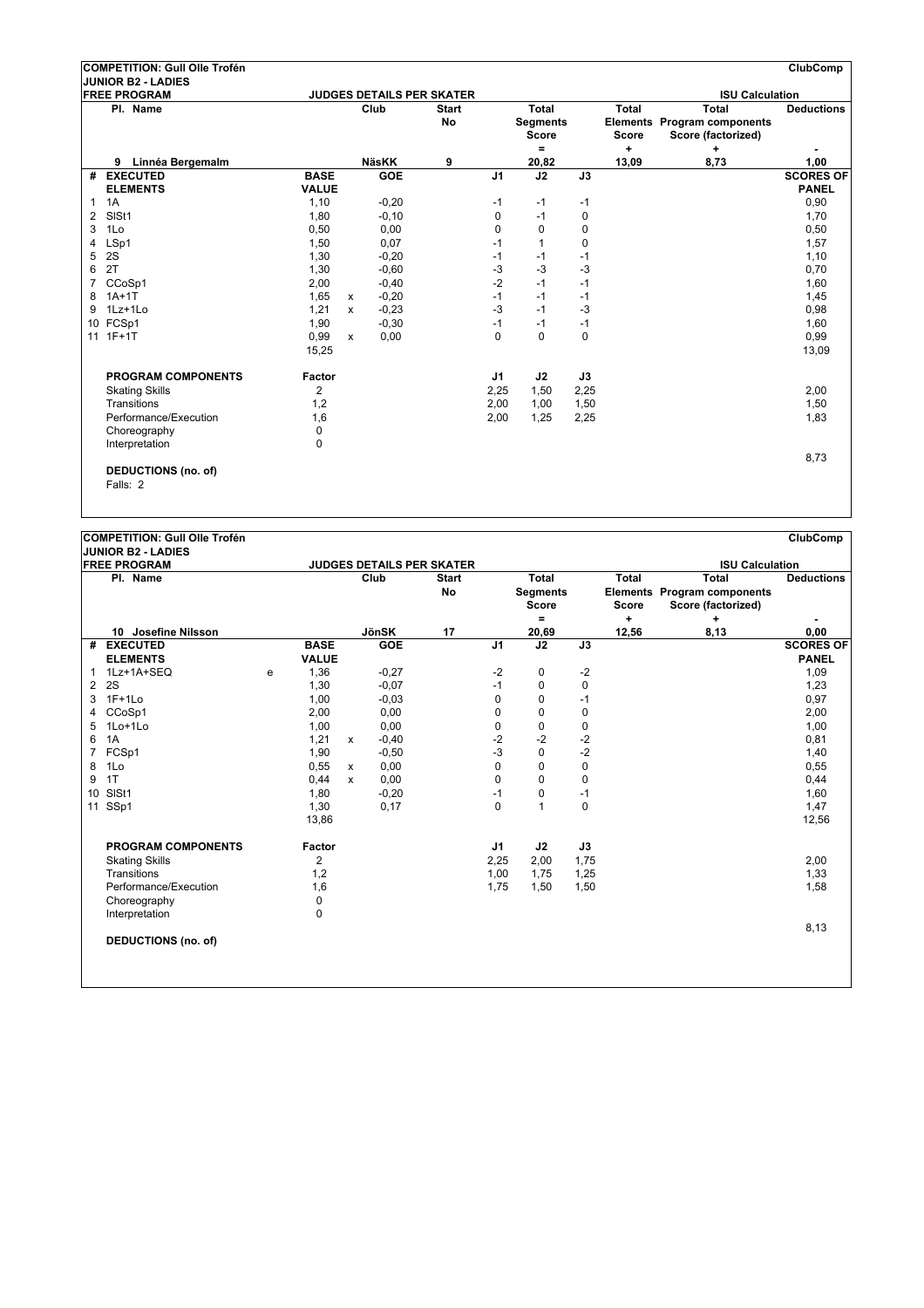|    | COMPETITION: Gull Olle Trofén          |   |                |              |              |                                  |                |                                          |             |                              |                                                                          | ClubComp          |
|----|----------------------------------------|---|----------------|--------------|--------------|----------------------------------|----------------|------------------------------------------|-------------|------------------------------|--------------------------------------------------------------------------|-------------------|
|    | JUNIOR B2 - LADIES                     |   |                |              |              |                                  |                |                                          |             |                              |                                                                          |                   |
|    | <b>FREE PROGRAM</b>                    |   |                |              |              | <b>JUDGES DETAILS PER SKATER</b> |                |                                          |             |                              | <b>ISU Calculation</b>                                                   |                   |
|    | Pl. Name                               |   |                |              | Club         | <b>Start</b><br><b>No</b>        |                | Total<br><b>Segments</b><br><b>Score</b> |             | <b>Total</b><br><b>Score</b> | <b>Total</b><br><b>Elements Program components</b><br>Score (factorized) | <b>Deductions</b> |
|    | 11 Joanna Stålenheim                   |   |                |              | <b>UpAKK</b> | 20                               |                | $=$<br>20,67                             |             | $\ddot{}$<br>10,86           | ÷<br>10,31                                                               | 0,50              |
|    | # EXECUTED                             |   | <b>BASE</b>    |              | <b>GOE</b>   |                                  | J <sub>1</sub> | J2                                       | J3          |                              |                                                                          | <b>SCORES OF</b>  |
|    | <b>ELEMENTS</b>                        |   | <b>VALUE</b>   |              |              |                                  |                |                                          |             |                              |                                                                          | <b>PANEL</b>      |
| 1  | 1Lz+1Lo                                |   | 1,10           |              | 0,07         |                                  | $\mathbf 0$    | $\mathbf{1}$                             | $\mathbf 0$ |                              |                                                                          | 1,17              |
| 2  | A                                      |   | 0,00           |              | 0,00         |                                  |                |                                          |             |                              |                                                                          | 0,00              |
| 3  | 2S                                     |   | 1,30           |              | $-0,47$      |                                  | $-3$           | $-2$                                     | $-2$        |                              |                                                                          | 0,83              |
| 4  | CCoSp1                                 |   | 2,00           |              | $-0,20$      |                                  | $-1$           | $\mathbf 0$                              | $-1$        |                              |                                                                          | 1,80              |
| 5  | 1Lo                                    |   | 0,50           |              | 0,00         |                                  | 0              | 0                                        | 0           |                              |                                                                          | 0,50              |
| 6  | $1F+1T$                                |   | 0,99           | $\mathsf{x}$ | 0,00         |                                  | 0              | $\Omega$                                 | 0           |                              |                                                                          | 0,99              |
| 7  | LSp1                                   |   | 1,50           |              | $-0, 10$     |                                  | 0              | 0                                        | $-1$        |                              |                                                                          | 1,40              |
| 8  | 1A                                     |   | 1,21           | $\mathsf{x}$ | $-0,60$      |                                  | -3             | $-3$                                     | -3          |                              |                                                                          | 0,61              |
| 9  | SISt1                                  |   | 1,80           |              | $-0, 10$     |                                  | 0              | $\Omega$                                 | $-1$        |                              |                                                                          | 1,70              |
| 10 | 1Lz                                    | e | 0,66           | $\mathsf{x}$ | $-0,17$      |                                  | $-2$           | $-1$                                     | $-2$        |                              |                                                                          | 0,49              |
| 11 | SSp1                                   |   | 1,30           |              | 0,07         |                                  | $-1$           | 1                                        | $\Omega$    |                              |                                                                          | 1,37              |
|    |                                        |   | 12,36          |              |              |                                  |                |                                          |             |                              |                                                                          | 10,86             |
|    | <b>PROGRAM COMPONENTS</b>              |   | Factor         |              |              |                                  | J1             | J2                                       | J3          |                              |                                                                          |                   |
|    | <b>Skating Skills</b>                  |   | $\overline{2}$ |              |              |                                  | 2,50           | 2,00                                     | 2,00        |                              |                                                                          | 2,17              |
|    | Transitions                            |   | 1,2            |              |              |                                  | 2,25           | 2,00                                     | 2,00        |                              |                                                                          | 2,08              |
|    | Performance/Execution                  |   | 1,6            |              |              |                                  | 2,25           | 2,00                                     | 2,25        |                              |                                                                          | 2,17              |
|    | Choreography                           |   | $\Omega$       |              |              |                                  |                |                                          |             |                              |                                                                          |                   |
|    | Interpretation                         |   | 0              |              |              |                                  |                |                                          |             |                              |                                                                          |                   |
|    | <b>DEDUCTIONS (no. of)</b><br>Falls: 1 |   |                |              |              |                                  |                |                                          |             |                              |                                                                          | 10,31             |

|                 | <b>FREE PROGRAM</b>                 |         |                |              | <b>JUDGES DETAILS PER SKATER</b> |                    |                |                                                 |             |                              | <b>ISU Calculation</b>                                                   |                                  |
|-----------------|-------------------------------------|---------|----------------|--------------|----------------------------------|--------------------|----------------|-------------------------------------------------|-------------|------------------------------|--------------------------------------------------------------------------|----------------------------------|
|                 | Pl. Name                            |         |                |              | Club                             | <b>Start</b><br>No |                | <b>Total</b><br><b>Segments</b><br><b>Score</b> |             | <b>Total</b><br><b>Score</b> | <b>Total</b><br><b>Elements Program components</b><br>Score (factorized) | <b>Deductions</b>                |
|                 |                                     |         |                |              |                                  |                    |                | $\equiv$                                        |             | ÷                            | ÷                                                                        |                                  |
| #               | 12 Erika Jansson<br><b>EXECUTED</b> |         | <b>BASE</b>    |              | <b>UpAKK</b><br><b>GOE</b>       | 10                 | J <sub>1</sub> | 20,52<br>J2                                     | J3          | 12,69                        | 7,83                                                                     | 0,00                             |
|                 | <b>ELEMENTS</b>                     |         | <b>VALUE</b>   |              |                                  |                    |                |                                                 |             |                              |                                                                          | <b>SCORES OF</b><br><b>PANEL</b> |
| 1               | 1A                                  |         | 1,10           |              | 0,07                             |                    | 0              | 1                                               | 0           |                              |                                                                          | 1,17                             |
| $\overline{2}$  | 2S<                                 | $\,<\,$ | 0,90           |              | $-0.33$                          |                    | $-2$           | $-1$                                            | $-2$        |                              |                                                                          | 0,57                             |
| 3               | FSSp1                               |         | 2,00           |              | $-0,40$                          |                    | $-2$           | $-1$                                            | $-1$        |                              |                                                                          | 1,60                             |
|                 | $1F+1Lo$                            |         | 1,00           |              | 0,00                             |                    | 0              | $\mathbf 0$                                     | $\mathbf 0$ |                              |                                                                          | 1,00                             |
| 5               | 2Lo<<                               | <<      | 0,50           |              | $-0,30$                          |                    | $-3$           | $-3$                                            | $-3$        |                              |                                                                          | 0,20                             |
| 6               | SISt1                               |         | 1,80           |              | $-0,30$                          |                    | $-1$           | $-1$                                            | $-1$        |                              |                                                                          | 1,50                             |
| $\overline{7}$  | 1A+1A+SEQ                           |         | 1,94           | x            | 0,00                             |                    | $\mathbf 0$    | $\mathbf 0$                                     | $\mathbf 0$ |                              |                                                                          | 1,94                             |
| 8               | SSp1                                |         | 1,30           |              | $-0,40$                          |                    | $-1$           | $-1$                                            | $-2$        |                              |                                                                          | 0,90                             |
| 9               | 1Lz+1Lo+1T                          | e       | 1,65           | $\mathsf{x}$ | $-0,10$                          |                    | $-1$           | 0                                               | $-2$        |                              |                                                                          | 1,55                             |
| 10 <sup>°</sup> | 1Lz                                 | e       | 0,66           | X            | $-0,10$                          |                    | $-1$           | 0                                               | $-2$        |                              |                                                                          | 0,56                             |
| 11              | CCoSp1                              |         | 2,00           |              | $-0,30$                          |                    | $-2$           | $\mathbf 0$                                     | $-1$        |                              |                                                                          | 1,70                             |
|                 |                                     |         | 14,85          |              |                                  |                    |                |                                                 |             |                              |                                                                          | 12,69                            |
|                 | PROGRAM COMPONENTS                  |         | <b>Factor</b>  |              |                                  |                    | J1             | J2                                              | J3          |                              |                                                                          |                                  |
|                 | <b>Skating Skills</b>               |         | $\overline{2}$ |              |                                  |                    | 2,00           | 1,75                                            | 1,75        |                              |                                                                          | 1,83                             |
|                 | Transitions                         |         | 1,2            |              |                                  |                    | 2,00           | 1,50                                            | 1,25        |                              |                                                                          | 1,58                             |
|                 | Performance/Execution               |         | 1,6            |              |                                  |                    | 1,50           | 1,25                                            | 1,50        |                              |                                                                          | 1,42                             |
|                 | Choreography                        |         | 0              |              |                                  |                    |                |                                                 |             |                              |                                                                          |                                  |
|                 | Interpretation                      |         | 0              |              |                                  |                    |                |                                                 |             |                              |                                                                          |                                  |
|                 |                                     |         |                |              |                                  |                    |                |                                                 |             |                              |                                                                          | 7,83                             |
|                 | <b>DEDUCTIONS (no. of)</b>          |         |                |              |                                  |                    |                |                                                 |             |                              |                                                                          |                                  |
|                 |                                     |         |                |              |                                  |                    |                |                                                 |             |                              |                                                                          |                                  |
|                 |                                     |         |                |              |                                  |                    |                |                                                 |             |                              |                                                                          |                                  |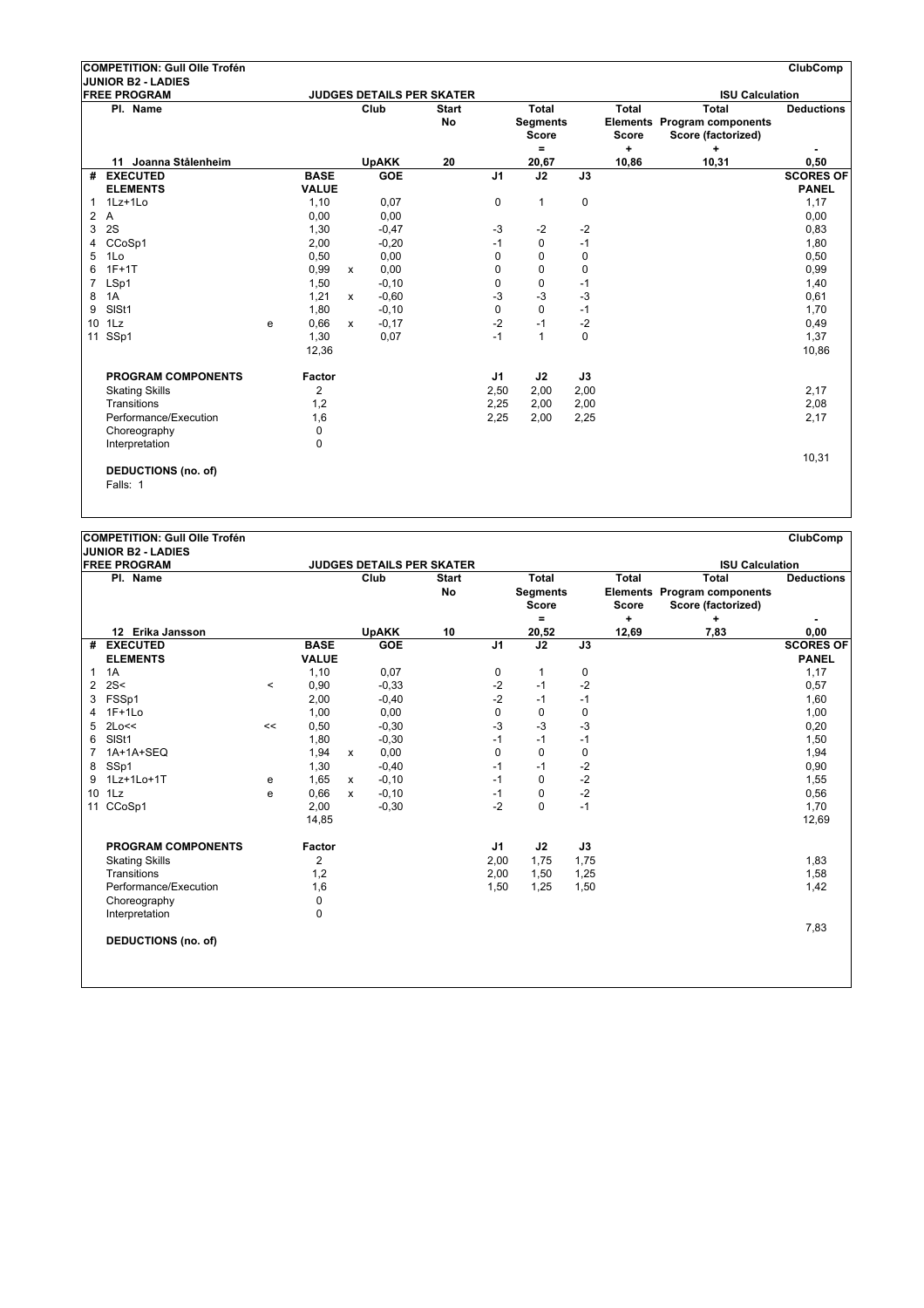|                 | COMPETITION: Gull Olle Trofén                    |         |              |              |              |                                  |                |                                          |          |                              |                                                                   | <b>ClubComp</b>   |
|-----------------|--------------------------------------------------|---------|--------------|--------------|--------------|----------------------------------|----------------|------------------------------------------|----------|------------------------------|-------------------------------------------------------------------|-------------------|
|                 | <b>JUNIOR B2 - LADIES</b><br><b>FREE PROGRAM</b> |         |              |              |              | <b>JUDGES DETAILS PER SKATER</b> |                |                                          |          |                              | <b>ISU Calculation</b>                                            |                   |
|                 | Pl. Name                                         |         |              |              | Club         | <b>Start</b><br>No               |                | Total<br><b>Segments</b><br><b>Score</b> |          | <b>Total</b><br><b>Score</b> | <b>Total</b><br>Elements Program components<br>Score (factorized) | <b>Deductions</b> |
|                 |                                                  |         |              |              |              |                                  |                | $\equiv$                                 |          | $\ddot{}$                    | ÷                                                                 |                   |
|                 | 13 Amilia Malmskär                               |         |              |              | <b>SKTra</b> | 8                                |                | 20,51                                    |          | 12,41                        | 8,10                                                              | 0,00              |
| #               | <b>EXECUTED</b>                                  |         | <b>BASE</b>  |              | <b>GOE</b>   |                                  | J <sub>1</sub> | J2                                       | J3       |                              |                                                                   | <b>SCORES OF</b>  |
|                 | <b>ELEMENTS</b>                                  |         | <b>VALUE</b> |              |              |                                  |                |                                          |          |                              |                                                                   | <b>PANEL</b>      |
| 1               | 1A                                               |         | 1,10         |              | $-0,07$      |                                  | 0              | 0                                        | $-1$     |                              |                                                                   | 1,03              |
| 2               | LSp1                                             |         | 1,50         |              | 0,00         |                                  | 0              | $\mathbf 0$                              | 0        |                              |                                                                   | 1,50              |
| 3               | 2Lo<                                             | $\,<\,$ | 1,30         |              | $-0.80$      |                                  | -3             | $-2$                                     | -3       |                              |                                                                   | 0,50              |
| 4               | 2S<                                              | $\,<\,$ | 0,90         |              | $-0,13$      |                                  | $-1$           | $\Omega$                                 | $-1$     |                              |                                                                   | 0,77              |
| 5               | 1F                                               |         | 0,50         |              | $-0,20$      |                                  | -3             | $-1$                                     | $-2$     |                              |                                                                   | 0,30              |
| 6               | CCoSp1                                           |         | 2,00         |              | 0,07         |                                  | $\mathbf 0$    | $\mathbf{1}$                             | $-1$     |                              |                                                                   | 2,07              |
| 7               | CiSt1                                            |         | 1,80         |              | $-0,30$      |                                  | $-1$           | $\Omega$                                 | $-2$     |                              |                                                                   | 1,50              |
| 8               | $1Lz+1Lo$                                        | e       | 1,21         | $\mathsf{x}$ | $-0.07$      |                                  | $-1$           | 0                                        | $-1$     |                              |                                                                   | 1,14              |
| 9               | 2S<<                                             | <<      | 0.44         | X            | $-0,27$      |                                  | $-3$           | $-2$                                     | $-3$     |                              |                                                                   | 0,17              |
| 10 <sup>1</sup> | $1A+1L0$                                         |         | 1,76         | $\mathbf{x}$ | $-0,13$      |                                  | $-1$           | $\Omega$                                 | $-1$     |                              |                                                                   | 1,63              |
|                 | 11 CSSp1                                         |         | 1,90         |              | $-0,10$      |                                  | $-1$           | $\Omega$                                 | $\Omega$ |                              |                                                                   | 1,80              |
|                 |                                                  |         | 14,41        |              |              |                                  |                |                                          |          |                              |                                                                   | 12,41             |
|                 | <b>PROGRAM COMPONENTS</b>                        |         | Factor       |              |              |                                  | J <sub>1</sub> | J2                                       | J3       |                              |                                                                   |                   |
|                 | <b>Skating Skills</b>                            |         | 2            |              |              |                                  | 2,25           | 1,75                                     | 1,25     |                              |                                                                   | 1,75              |
|                 | Transitions                                      |         | 1,2          |              |              |                                  | 1,75           | 1,75                                     | 1,00     |                              |                                                                   | 1,50              |
|                 | Performance/Execution                            |         | 1,6          |              |              |                                  | 2,00           | 1,75                                     | 1,50     |                              |                                                                   | 1,75              |
|                 | Choreography                                     |         | $\mathbf 0$  |              |              |                                  |                |                                          |          |                              |                                                                   |                   |
|                 | Interpretation                                   |         | 0            |              |              |                                  |                |                                          |          |                              |                                                                   |                   |
|                 |                                                  |         |              |              |              |                                  |                |                                          |          |                              |                                                                   | 8,10              |
|                 | <b>DEDUCTIONS (no. of)</b>                       |         |              |              |              |                                  |                |                                          |          |                              |                                                                   |                   |
|                 |                                                  |         |              |              |              |                                  |                |                                          |          |                              |                                                                   |                   |

|                | <b>JUNIOR B2 - LADIES</b>              |         |                |              |                                  |                    |                |                                                 |             |                              |                                                                   |                   |
|----------------|----------------------------------------|---------|----------------|--------------|----------------------------------|--------------------|----------------|-------------------------------------------------|-------------|------------------------------|-------------------------------------------------------------------|-------------------|
|                | <b>FREE PROGRAM</b>                    |         |                |              | <b>JUDGES DETAILS PER SKATER</b> |                    |                |                                                 |             |                              | <b>ISU Calculation</b>                                            |                   |
|                | Pl. Name                               |         |                |              | Club                             | <b>Start</b><br>No |                | <b>Total</b><br><b>Segments</b><br><b>Score</b> |             | <b>Total</b><br><b>Score</b> | Total<br><b>Elements Program components</b><br>Score (factorized) | <b>Deductions</b> |
|                |                                        |         |                |              |                                  |                    |                | ۰                                               |             | ÷                            | ٠                                                                 | ٠                 |
|                | 14 Amanda DeWitt                       |         |                |              | <b>UppSK</b>                     | 18                 |                | 19,89                                           |             | 12,15                        | 8,24                                                              | 0,50              |
| #              | <b>EXECUTED</b>                        |         | <b>BASE</b>    |              | GOE                              |                    | J <sub>1</sub> | J2                                              | J3          |                              |                                                                   | <b>SCORES OF</b>  |
|                | <b>ELEMENTS</b>                        |         | <b>VALUE</b>   |              |                                  |                    |                |                                                 |             |                              |                                                                   | <b>PANEL</b>      |
| $\mathbf{1}$   | 1Lz+1Lo+1T                             |         | 1,50           |              | 0,00                             |                    | 0              | 0                                               | 0           |                              |                                                                   | 1,50              |
| 2              | SSp1                                   |         | 1,30           |              | 0.00                             |                    | $\mathbf 0$    | 0                                               | 0           |                              |                                                                   | 1,30              |
| 3              | SISt1                                  |         | 1,80           |              | $-0,60$                          |                    | $-3$           | 0                                               | $-3$        |                              |                                                                   | 1,20              |
| 4              | 2T <                                   | $\,<\,$ | 0,90           |              | $-0,47$                          |                    | $-2$           | $-2$                                            | $-3$        |                              |                                                                   | 0,43              |
| 5              | LSp1                                   |         | 1,50           |              | $-0,30$                          |                    | $-1$           | 0                                               | $-2$        |                              |                                                                   | 1,20              |
| 6              | $1A+1Lo$                               |         | 1,60           |              | 0,00                             |                    | 0              | 0                                               | $\mathbf 0$ |                              |                                                                   | 1,60              |
| $\overline{7}$ | 1Lz                                    |         | 0,66           | $\mathsf{x}$ | 0,00                             |                    | 0              | 0                                               | $\mathbf 0$ |                              |                                                                   | 0,66              |
| 8              | 1A                                     |         | 1,21           | X            | $-0.07$                          |                    | 0              | 0                                               | $-1$        |                              |                                                                   | 1,14              |
| 9              | 2S<                                    | $\,<\,$ | 0,99           | X            | $-0,47$                          |                    | $-2$           | $-2$                                            | $-3$        |                              |                                                                   | 0,52              |
|                | 10 CCoSp1                              |         | 2,00           |              | $-0,50$                          |                    | $-2$           | $-1$                                            | $-2$        |                              |                                                                   | 1,50              |
|                | 11 1F+1Lo                              |         | 1,10           | $\mathbf{x}$ | 0,00                             |                    | $\mathbf 0$    | $\Omega$                                        | $\Omega$    |                              |                                                                   | 1,10              |
|                |                                        |         | 14,56          |              |                                  |                    |                |                                                 |             |                              |                                                                   | 12,15             |
|                | <b>PROGRAM COMPONENTS</b>              |         | <b>Factor</b>  |              |                                  |                    | J1             | J2                                              | J3          |                              |                                                                   |                   |
|                | <b>Skating Skills</b>                  |         | $\overline{2}$ |              |                                  |                    | 2,00           | 1,75                                            | 1,25        |                              |                                                                   | 1,67              |
|                | Transitions                            |         | 1,2            |              |                                  |                    | 2,00           | 2,00                                            | 1,25        |                              |                                                                   | 1,75              |
|                | Performance/Execution                  |         | 1,6            |              |                                  |                    | 2,25           | 1,75                                            | 1,25        |                              |                                                                   | 1,75              |
|                | Choreography                           |         | 0              |              |                                  |                    |                |                                                 |             |                              |                                                                   |                   |
|                | Interpretation                         |         | 0              |              |                                  |                    |                |                                                 |             |                              |                                                                   |                   |
|                | <b>DEDUCTIONS (no. of)</b><br>Falls: 1 |         |                |              |                                  |                    |                |                                                 |             |                              |                                                                   | 8,24              |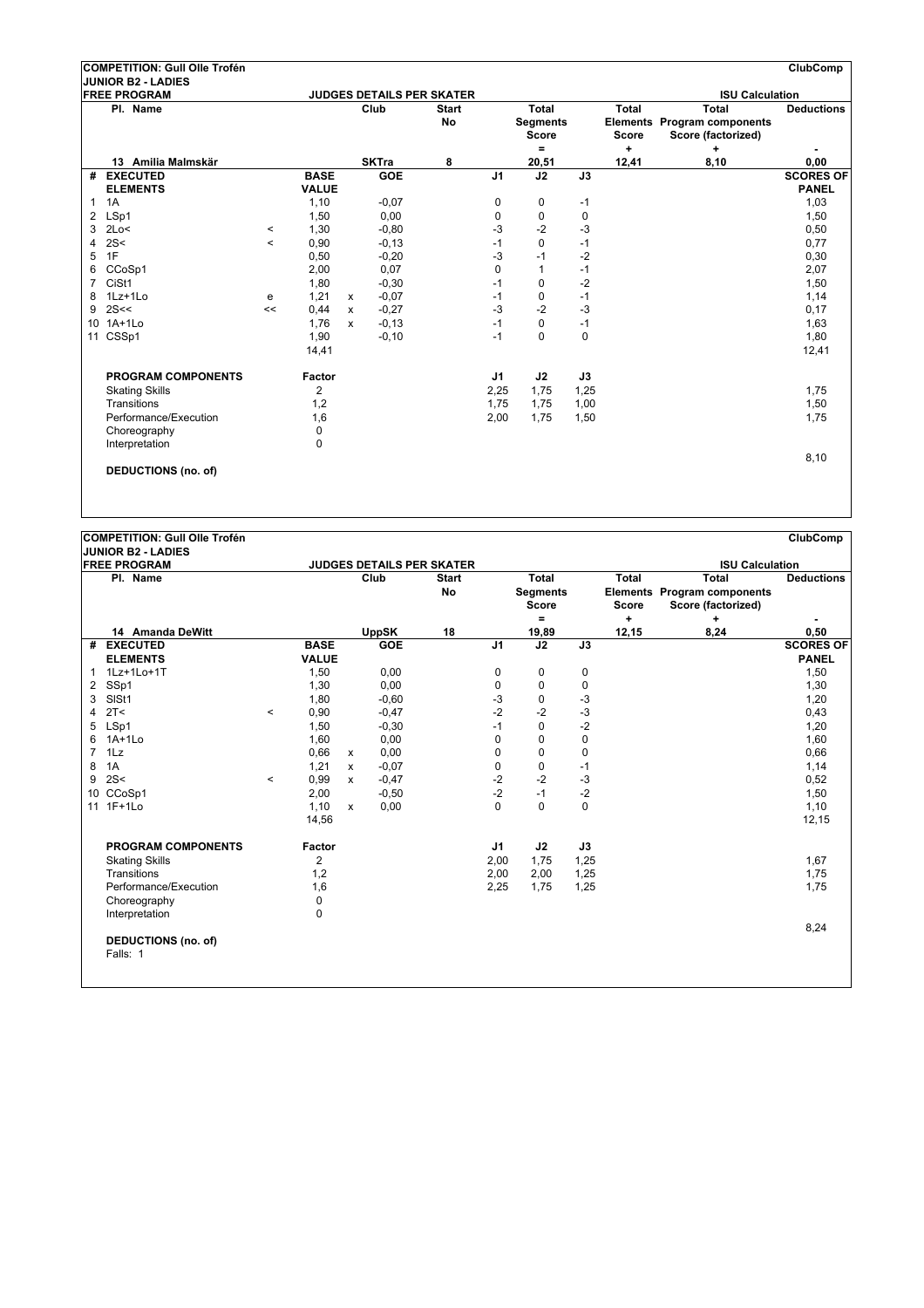|    | COMPETITION: Gull Olle Trofén          |         |                |              |              |                                  |                |                                                 |             |                                           |                                                                               | ClubComp          |
|----|----------------------------------------|---------|----------------|--------------|--------------|----------------------------------|----------------|-------------------------------------------------|-------------|-------------------------------------------|-------------------------------------------------------------------------------|-------------------|
|    | JUNIOR B2 - LADIES                     |         |                |              |              |                                  |                |                                                 |             |                                           |                                                                               |                   |
|    | <b>FREE PROGRAM</b>                    |         |                |              |              | <b>JUDGES DETAILS PER SKATER</b> |                |                                                 |             |                                           | <b>ISU Calculation</b>                                                        |                   |
|    | Pl. Name                               |         |                |              | Club         | <b>Start</b><br><b>No</b>        |                | Total<br><b>Segments</b><br><b>Score</b><br>$=$ |             | <b>Total</b><br><b>Score</b><br>$\ddot{}$ | <b>Total</b><br><b>Elements Program components</b><br>Score (factorized)<br>÷ | <b>Deductions</b> |
|    | 15 Evelina Segerlund                   |         |                |              | <b>SKTra</b> | 6                                |                | 18,34                                           |             | 10,41                                     | 8,93                                                                          | 1,00              |
| #  | <b>EXECUTED</b>                        |         | <b>BASE</b>    |              | <b>GOE</b>   |                                  | J <sub>1</sub> | J2                                              | J3          |                                           |                                                                               | <b>SCORES OF</b>  |
|    | <b>ELEMENTS</b>                        |         | <b>VALUE</b>   |              |              |                                  |                |                                                 |             |                                           |                                                                               | <b>PANEL</b>      |
| 1  | 1Lz+1Lo                                | e       | 1,10           |              | $-0.07$      |                                  | $-1$           | 0                                               | $-1$        |                                           |                                                                               | 1,03              |
| 2  | 1A                                     |         | 1,10           |              | $-0.60$      |                                  | $-3$           | $-3$                                            | -3          |                                           |                                                                               | 0,50              |
| 3  | CCoSp1                                 |         | 2,00           |              | 0.17         |                                  | 0              | $\mathbf{1}$                                    | $\mathbf 0$ |                                           |                                                                               | 2,17              |
| 4  | 2S<                                    | $\,<\,$ | 0,90           |              | $-0,27$      |                                  | -2             | $-1$                                            | $-1$        |                                           |                                                                               | 0,63              |
| 5  | 1F                                     |         | 0,50           |              | 0,00         |                                  | 0              | $\mathbf 0$                                     | 0           |                                           |                                                                               | 0,50              |
| 6  | USp1                                   |         | 1,20           |              | $-0,20$      |                                  | $-1$           | $\Omega$                                        | $-1$        |                                           |                                                                               | 1,00              |
| 7  | SISt1                                  |         | 1,80           |              | 0,17         |                                  | 0              | 1                                               | 0           |                                           |                                                                               | 1,97              |
| 8  | 2S<<                                   | <<      | 0,44           | $\mathsf{x}$ | $-0,27$      |                                  | $-3$           | $-2$                                            | $-3$        |                                           |                                                                               | 0,17              |
| 9  | 1Lz                                    | e       | 0,66           | $\mathsf{x}$ | $-0,13$      |                                  | $-2$           | $\mathbf 0$                                     | $-2$        |                                           |                                                                               | 0,53              |
| 10 | 1A                                     |         | 1,21           | $\mathsf{x}$ | $-0.60$      |                                  | $-3$           | $-3$                                            | $-3$        |                                           |                                                                               | 0,61              |
| 11 | SSp1                                   |         | 1,30           |              | 0,00         |                                  | $\Omega$       | $\Omega$                                        | $\Omega$    |                                           |                                                                               | 1,30              |
|    |                                        |         | 12,21          |              |              |                                  |                |                                                 |             |                                           |                                                                               | 10,41             |
|    | PROGRAM COMPONENTS                     |         | Factor         |              |              |                                  | J1             | J2                                              | J3          |                                           |                                                                               |                   |
|    | <b>Skating Skills</b>                  |         | $\overline{2}$ |              |              |                                  | 2,25           | 1,75                                            | 2,00        |                                           |                                                                               | 2,00              |
|    | Transitions                            |         | 1,2            |              |              |                                  | 2,00           | 1,50                                            | 1,50        |                                           |                                                                               | 1,67              |
|    | Performance/Execution                  |         | 1,6            |              |              |                                  | 2,00           | 1,50                                            | 2,00        |                                           |                                                                               | 1,83              |
|    | Choreography                           |         | $\Omega$       |              |              |                                  |                |                                                 |             |                                           |                                                                               |                   |
|    | Interpretation                         |         | 0              |              |              |                                  |                |                                                 |             |                                           |                                                                               |                   |
|    | <b>DEDUCTIONS (no. of)</b><br>Falls: 2 |         |                |              |              |                                  |                |                                                 |             |                                           |                                                                               | 8,93              |

|                | <b>JUNIOR B2 - LADIES</b>              |         |              |              |                                  |                    |                |                                                             |             |                                           |                                                                               |                   |
|----------------|----------------------------------------|---------|--------------|--------------|----------------------------------|--------------------|----------------|-------------------------------------------------------------|-------------|-------------------------------------------|-------------------------------------------------------------------------------|-------------------|
|                | <b>FREE PROGRAM</b>                    |         |              |              | <b>JUDGES DETAILS PER SKATER</b> |                    |                |                                                             |             |                                           | <b>ISU Calculation</b>                                                        |                   |
|                | Pl. Name                               |         |              |              | Club                             | <b>Start</b><br>No |                | <b>Total</b><br><b>Segments</b><br><b>Score</b><br>$\equiv$ |             | <b>Total</b><br><b>Score</b><br>$\ddot{}$ | <b>Total</b><br><b>Elements Program components</b><br>Score (factorized)<br>÷ | <b>Deductions</b> |
|                | 16 Cornelia Göransson                  |         |              |              | <b>UpAKK</b>                     | 5                  |                | 17,68                                                       |             | 8,62                                      | 10,06                                                                         | 1,00              |
|                | # EXECUTED                             |         | <b>BASE</b>  |              | GOE                              |                    | J <sub>1</sub> | $\overline{J2}$                                             | J3          |                                           |                                                                               | <b>SCORES OF</b>  |
|                | <b>ELEMENTS</b>                        |         | <b>VALUE</b> |              |                                  |                    |                |                                                             |             |                                           |                                                                               | <b>PANEL</b>      |
| 1              | 1F                                     |         | 0,50         |              | 0,07                             |                    | 1              | 0                                                           | 0           |                                           |                                                                               | 0,57              |
| 2              | 1S                                     |         | 0,40         |              | $-0,30$                          |                    | $-3$           | $-3$                                                        | $-3$        |                                           |                                                                               | 0, 10             |
| 3              | 1Lz                                    | e       | 0,60         |              | $-0,10$                          |                    | $-1$           | $\mathbf 0$                                                 | $-2$        |                                           |                                                                               | 0,50              |
| 4              | CCoSp1                                 |         | 2,00         |              | $-0.80$                          |                    | $-3$           | $-3$                                                        | $-2$        |                                           |                                                                               | 1,20              |
| 5              | Α                                      |         | 0,00         |              | 0,00                             |                    |                |                                                             |             |                                           |                                                                               | 0,00              |
| 6              | 2S<                                    | $\,<\,$ | 0,99         | $\mathsf{x}$ | $-0,60$                          |                    | $-3$           | $-3$                                                        | $-3$        |                                           |                                                                               | 0,39              |
| $\overline{7}$ | LSp1                                   |         | 1,50         |              | $-0.03$                          |                    | $-1$           | $\mathbf{1}$                                                | $-1$        |                                           |                                                                               | 1,47              |
| 8              | CiSt1                                  |         | 1,80         |              | $-0, 10$                         |                    | 0              | $\mathbf 0$                                                 | $-1$        |                                           |                                                                               | 1,70              |
| 9              | A                                      |         | 0,00         | $\mathsf{x}$ | 0,00                             |                    |                |                                                             |             |                                           |                                                                               | 0,00              |
|                | 10 1F+1T                               |         | 0,99         | $\mathbf{x}$ | 0.00                             |                    | 0              | 0                                                           | $\pmb{0}$   |                                           |                                                                               | 0,99              |
|                | 11 CUSp1                               |         | 1,70         |              | 0,00                             |                    | $\mathbf 0$    | 0                                                           | $\mathbf 0$ |                                           |                                                                               | 1,70              |
|                |                                        |         | 10,48        |              |                                  |                    |                |                                                             |             |                                           |                                                                               | 8,62              |
|                | <b>PROGRAM COMPONENTS</b>              |         | Factor       |              |                                  |                    | J1             | J2                                                          | J3          |                                           |                                                                               |                   |
|                | <b>Skating Skills</b>                  |         | 2            |              |                                  |                    | 2,75           | 2,00                                                        | 1,50        |                                           |                                                                               | 2,08              |
|                | Transitions                            |         | 1,2          |              |                                  |                    | 2,25           | 1,75                                                        | 1,75        |                                           |                                                                               | 1,92              |
|                | Performance/Execution                  |         | 1,6          |              |                                  |                    | 2,75           | 1,75                                                        | 2,25        |                                           |                                                                               | 2,25              |
|                | Choreography                           |         | 0            |              |                                  |                    |                |                                                             |             |                                           |                                                                               |                   |
|                | Interpretation                         |         | 0            |              |                                  |                    |                |                                                             |             |                                           |                                                                               |                   |
|                | <b>DEDUCTIONS (no. of)</b><br>Falls: 2 |         |              |              |                                  |                    |                |                                                             |             |                                           |                                                                               | 10,06             |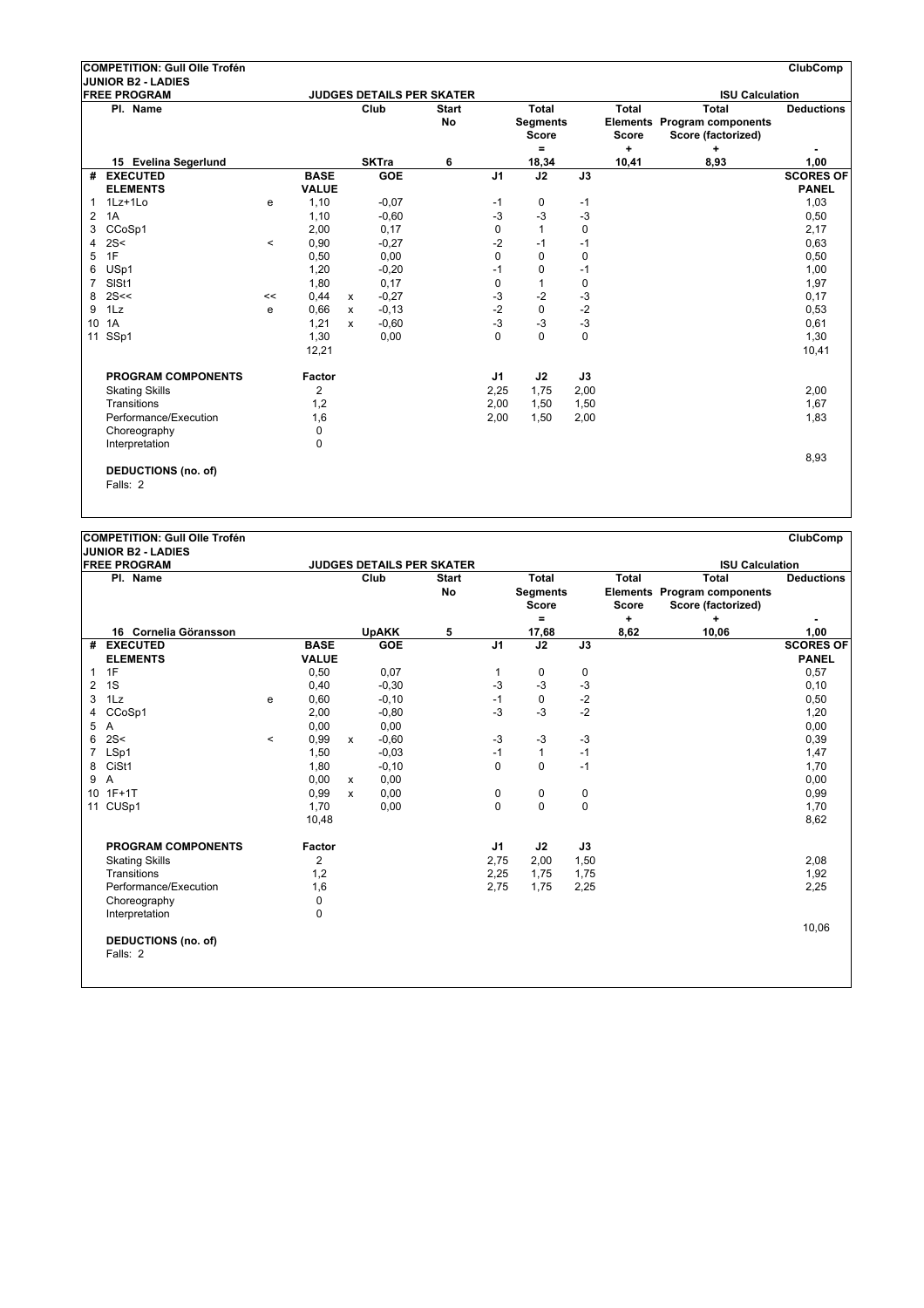|                | COMPETITION: Gull Olle Trofén                    |   |              |              |            |                                  |                |                                               |             |                                           |                                                                               | <b>ClubComp</b>   |
|----------------|--------------------------------------------------|---|--------------|--------------|------------|----------------------------------|----------------|-----------------------------------------------|-------------|-------------------------------------------|-------------------------------------------------------------------------------|-------------------|
|                | <b>JUNIOR B2 - LADIES</b><br><b>FREE PROGRAM</b> |   |              |              |            | <b>JUDGES DETAILS PER SKATER</b> |                |                                               |             |                                           | <b>ISU Calculation</b>                                                        |                   |
|                | Pl. Name                                         |   |              |              | Club       | <b>Start</b><br>No               |                | Total<br><b>Segments</b><br><b>Score</b><br>۰ |             | <b>Total</b><br><b>Score</b><br>$\ddot{}$ | <b>Total</b><br><b>Elements Program components</b><br>Score (factorized)<br>÷ | <b>Deductions</b> |
|                | 17 Ronia Wennerström                             |   |              |              | LinKF      | 7                                |                | 17,16                                         |             | 10,69                                     | 6,47                                                                          | 0,00              |
| #              | <b>EXECUTED</b>                                  |   | <b>BASE</b>  |              | <b>GOE</b> |                                  | J <sub>1</sub> | J2                                            | J3          |                                           |                                                                               | <b>SCORES OF</b>  |
|                | <b>ELEMENTS</b>                                  |   | <b>VALUE</b> |              |            |                                  |                |                                               |             |                                           |                                                                               | <b>PANEL</b>      |
| 1              | 1Lz                                              | e | 0,60         |              | $-0.07$    |                                  | $-1$           | 0                                             | $-1$        |                                           |                                                                               | 0,53              |
| 2              | 1A                                               |   | 1,10         |              | 0,00       |                                  | 0              | $\Omega$                                      | $\mathbf 0$ |                                           |                                                                               | 1,10              |
| 3              | CUSp1                                            |   | 1,70         |              | $-0,30$    |                                  | $-1$           | $-1$                                          | $-1$        |                                           |                                                                               | 1,40              |
| 4              | 1F+1Lo+1Lo                                       |   | 1,50         |              | 0,07       |                                  | $\mathbf 0$    | 1                                             | 0           |                                           |                                                                               | 1,57              |
| 5              | 1A                                               |   | 1,21         | $\mathbf{x}$ | $-0,53$    |                                  | -3             | $-2$                                          | -3          |                                           |                                                                               | 0,68              |
| 6              | CoSp1                                            |   | 1,70         |              | $-0,30$    |                                  | $-2$           | $\Omega$                                      | $-1$        |                                           |                                                                               | 1,40              |
| $\overline{7}$ | 1F                                               |   | 0,55         | $\mathsf{x}$ | 0,00       |                                  | $\Omega$       | $\Omega$                                      | $\Omega$    |                                           |                                                                               | 0,55              |
| 8              | 1A                                               |   | 1,21         | $\mathbf{x}$ | $-0.07$    |                                  | $\mathbf 0$    | $\Omega$                                      | $-1$        |                                           |                                                                               | 1,14              |
| 9              | 1Lo                                              |   | 0,55         | x            | 0,00       |                                  | $\mathbf 0$    | $\Omega$                                      | $\mathbf 0$ |                                           |                                                                               | 0,55              |
| 10             | CSp                                              |   | 0,00         |              | 0.00       |                                  |                |                                               |             |                                           |                                                                               | 0,00              |
| 11             | SISt1                                            |   | 1,80         |              | $-0.03$    |                                  | $-1$           | 1                                             | $-1$        |                                           |                                                                               | 1,77              |
|                |                                                  |   | 11,92        |              |            |                                  |                |                                               |             |                                           |                                                                               | 10,69             |
|                | <b>PROGRAM COMPONENTS</b>                        |   | Factor       |              |            |                                  | J1             | J2                                            | J3          |                                           |                                                                               |                   |
|                | <b>Skating Skills</b>                            |   | 2            |              |            |                                  | 1,25           | 1,50                                          | 1,50        |                                           |                                                                               | 1,42              |
|                | Transitions                                      |   | 1,2          |              |            |                                  | 1,25           | 1,50                                          | 1,00        |                                           |                                                                               | 1,25              |
|                | Performance/Execution                            |   | 1,6          |              |            |                                  | 1,25           | 1,25                                          | 1,50        |                                           |                                                                               | 1,33              |
|                | Choreography                                     |   | $\mathbf 0$  |              |            |                                  |                |                                               |             |                                           |                                                                               |                   |
|                | Interpretation                                   |   | $\Omega$     |              |            |                                  |                |                                               |             |                                           |                                                                               |                   |
|                |                                                  |   |              |              |            |                                  |                |                                               |             |                                           |                                                                               | 6,47              |
|                | <b>DEDUCTIONS (no. of)</b>                       |   |              |              |            |                                  |                |                                               |             |                                           |                                                                               |                   |
|                |                                                  |   |              |              |            |                                  |                |                                               |             |                                           |                                                                               |                   |

**JUNIOR B2 - LADIES**

|                       | IJUNIUK BZ - LADIES<br><b>FREE PROGRAM</b> |   |               |              |              | <b>JUDGES DETAILS PER SKATER</b> |                |                                          |             |                              | <b>ISU Calculation</b>                                            |                   |
|-----------------------|--------------------------------------------|---|---------------|--------------|--------------|----------------------------------|----------------|------------------------------------------|-------------|------------------------------|-------------------------------------------------------------------|-------------------|
|                       | Pl. Name                                   |   |               |              | Club         | <b>Start</b><br><b>No</b>        |                | Total<br><b>Segments</b><br><b>Score</b> |             | <b>Total</b><br><b>Score</b> | <b>Total</b><br>Elements Program components<br>Score (factorized) | <b>Deductions</b> |
|                       |                                            |   |               |              |              |                                  |                | Ξ.                                       |             | ÷                            | ٠                                                                 |                   |
|                       | 18 Anna Larson                             |   |               |              | <b>NorKK</b> | 16                               |                | 16,59                                    |             | 8,60                         | 7,99                                                              | 0,00              |
|                       | # EXECUTED                                 |   | <b>BASE</b>   |              | <b>GOE</b>   |                                  | J1             | J2                                       | J3          |                              |                                                                   | <b>SCORES OF</b>  |
|                       | <b>ELEMENTS</b>                            |   | <b>VALUE</b>  |              |              |                                  |                |                                          |             |                              |                                                                   | <b>PANEL</b>      |
| $\mathbf{1}$          | 1F                                         |   | 0,50          |              | 0,00         |                                  | 0              | 0                                        | $\pmb{0}$   |                              |                                                                   | 0,50              |
| $\mathbf{2}^{\prime}$ | 1A+1Lo+1S                                  |   | 2,00          |              | $-0,20$      |                                  | $-2$           | $\mathbf 0$                              | $-1$        |                              |                                                                   | 1,80              |
| 3                     | CSp                                        |   | 0,00          |              | 0.00         |                                  |                |                                          |             |                              |                                                                   | 0,00              |
| 4                     | 1Lo                                        |   | 0,50          |              | 0,00         |                                  | 0              | 0                                        | 0           |                              |                                                                   | 0,50              |
| 5                     | $1Lz+1T$                                   | e | 1,00          |              | $-0,13$      |                                  | $-1$           | $-1$                                     | $-2$        |                              |                                                                   | 0,87              |
| 6                     | SISt1                                      |   | 1,80          |              | $-0,20$      |                                  | 0              | $-1$                                     | $-1$        |                              |                                                                   | 1,60              |
| 7                     | 1S                                         |   | 0,44          | $\mathsf{x}$ | 0,00         |                                  | $\Omega$       | $\Omega$                                 | $\Omega$    |                              |                                                                   | 0,44              |
| 8                     | CCoSp                                      |   | 0,00          |              | 0,00         |                                  |                |                                          |             |                              |                                                                   | 0,00              |
| 9                     | 1F                                         |   | 0,55          | $\mathsf{x}$ | 0,00         |                                  | 0              | 0                                        | 0           |                              |                                                                   | 0,55              |
| 10                    | 1A                                         |   | 1,21          | X            | $-0.07$      |                                  | $\mathbf 0$    | 0                                        | $-1$        |                              |                                                                   | 1,14              |
|                       | 11 SSp1                                    |   | 1,30          |              | $-0, 10$     |                                  | $-1$           | $\Omega$                                 | $\mathbf 0$ |                              |                                                                   | 1,20              |
|                       |                                            |   | 9,30          |              |              |                                  |                |                                          |             |                              |                                                                   | 8,60              |
|                       | <b>PROGRAM COMPONENTS</b>                  |   | <b>Factor</b> |              |              |                                  | J <sub>1</sub> | J2                                       | J3          |                              |                                                                   |                   |
|                       | <b>Skating Skills</b>                      |   | 2             |              |              |                                  | 1,75           | 1,50                                     | 1,50        |                              |                                                                   | 1,58              |
|                       | Transitions                                |   | 1,2           |              |              |                                  | 1,75           | 1,75                                     | 1,25        |                              |                                                                   | 1,58              |
|                       | Performance/Execution                      |   | 1,6           |              |              |                                  | 2,00           | 1,75                                     | 1,75        |                              |                                                                   | 1,83              |
|                       | Choreography                               |   | 0             |              |              |                                  |                |                                          |             |                              |                                                                   |                   |
|                       | Interpretation                             |   | 0             |              |              |                                  |                |                                          |             |                              |                                                                   |                   |
|                       | <b>DEDUCTIONS (no. of)</b>                 |   |               |              |              |                                  |                |                                          |             |                              |                                                                   | 7,99              |
|                       |                                            |   |               |              |              |                                  |                |                                          |             |                              |                                                                   |                   |